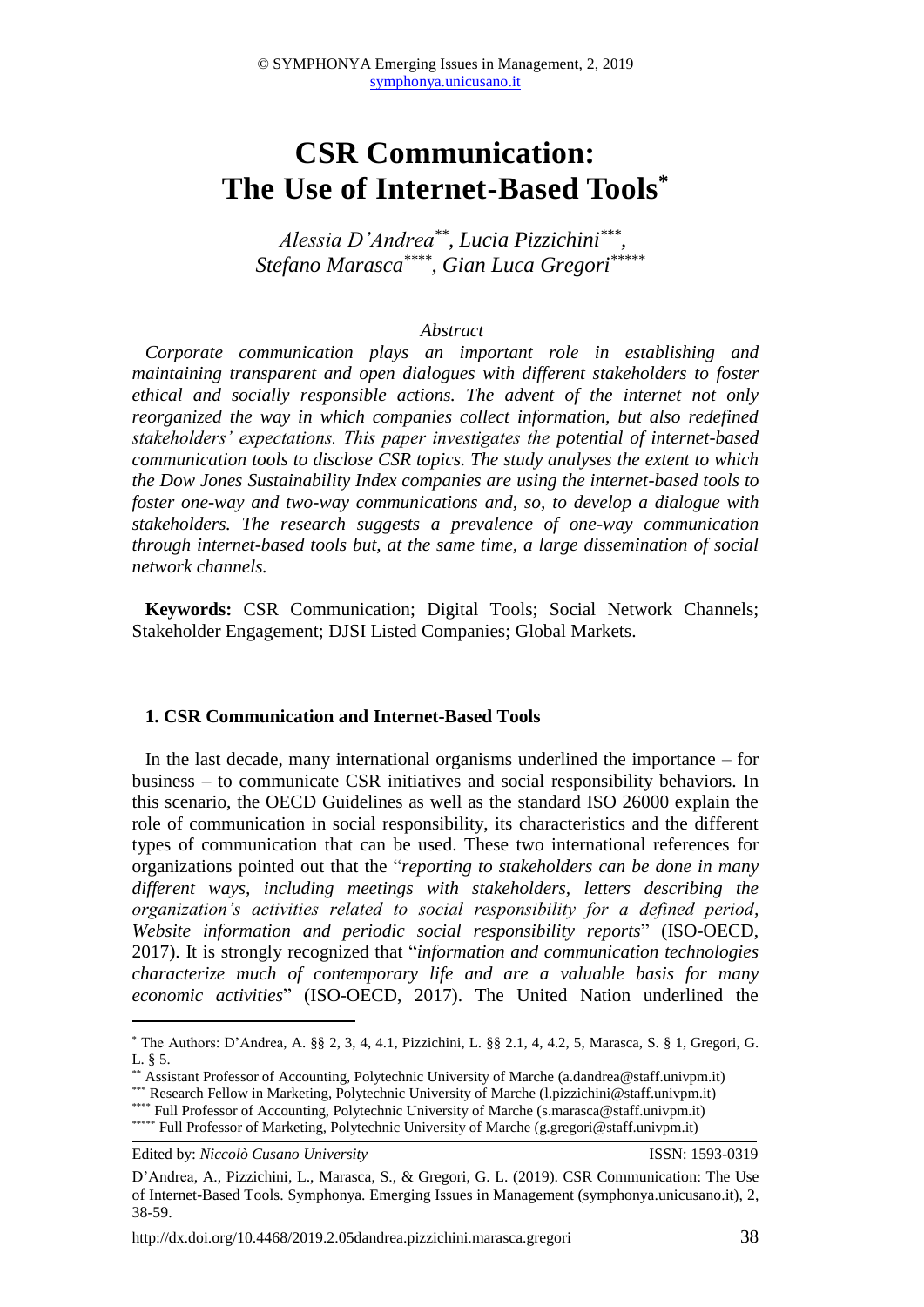relevance of communication by business enterprises on how they address their impacts on human rights and recognized that the "*communication can take a variety of forms, including in-person meetings, online dialogues, consultation with affected stakeholders, and formal public reports*" (including corporate responsibility/sustainability reports) (United Nation, 2011). There are several communication tools/channels through which information can be disseminated. A company can communicate its CSR activities through official documents, such as an annual corporate responsibility report or press releases and dedicate a section of its official corporate website to CSR; it can also use TV commercials, magazine or billboard advertisements, and product packaging to communicate its CSR initiatives (Morsing & Schultz, 2006).

In corporate communication, Internet provides organizations with "*a cheap, fast and easy information dissemination tool*" (Jose & Lee, 2007: 308), as well as advanced potential for interactivity (Unerman, & Bennett, 2004). Organizations' websites and Internet-based tools play a potentially significant role in enhancing company interaction with stakeholder; the use of Internet communications by organisations, particularly social media, is growing rapidly (Bochenek & Blili, 2013; Li & Li, 2014; Lodhia & Stone, 2017; Bosetti, 2018; Nelson, 2019). Many scholars provided evidence of a diffuse use of the website for CSR disclosure by companies (Adams & Frost, 2006; Bartkus et al., 2002; Esrock & Leichty, 1998; Maier & Ravazzani, 2019; Moreno & Capriotti, 2009; Siano et al., 2016; Tagesson et al, 2009; Tetrevova et al., 2019; Wanderley et al., 2008; Williams & Wern Pei, 1999). Several researches focused on the on-line reports published by companies (Correa-Garcia et al., 2018; Guillamón-Saorín & Martínez-López, 2013; Hahn & Kühnen, 2013; Jose & Lee, 2007; Junior et al. 2014; Lodhia, 2014; Lodhia & Stone, 2017). A part of the literature underlined the internet potential to establish a two-way communication and foster a dialogue with stakeholders on CSR topics (Esrock, & Leichty, 1998; Unerman, & Bennett, 2004). Recent studies focused on the use of social media in CSR communication (Manetti & Bellucci, 2016; Chae & Park, 2018). This new medium is considered an excellent broad-based tool to disseminate information and to foster two-way communication; to define and control their image, and a good environment to show CSR as well as to communicate with different stakeholders (Adi & Grigore, 2005; Bondy et al., 2004; Du et al., 2010; Li & Li, 2014; Bosetti, 2018; Nelson, 2019; Re & Giachino, 2018; Taylor & Kent, 2014).

In line with the growing demand for accountability and transparency, the last Corporate Sustainability Assessment of SAM (for DJS index rating) increased the number of requests of publicly available information, in order to respond to "investor demand for greater transparency and more readily available information in the public domain" (SAM, 2019). SAM stressed *that "Publicly available information should be directly accessible through navigation from your company's own website or a related website"* (SAM, 2019).

In this field, the paper aims to empirically investigate the use of Internet-based tools by the listed companies of the DJS index to foster communication on social, environmental, and ethical issues. The research questions are "How (and if) are DJSI companies using the Internet-based tools as CSR communication tool?" This examination was constructed using data from content analysis to the corporate web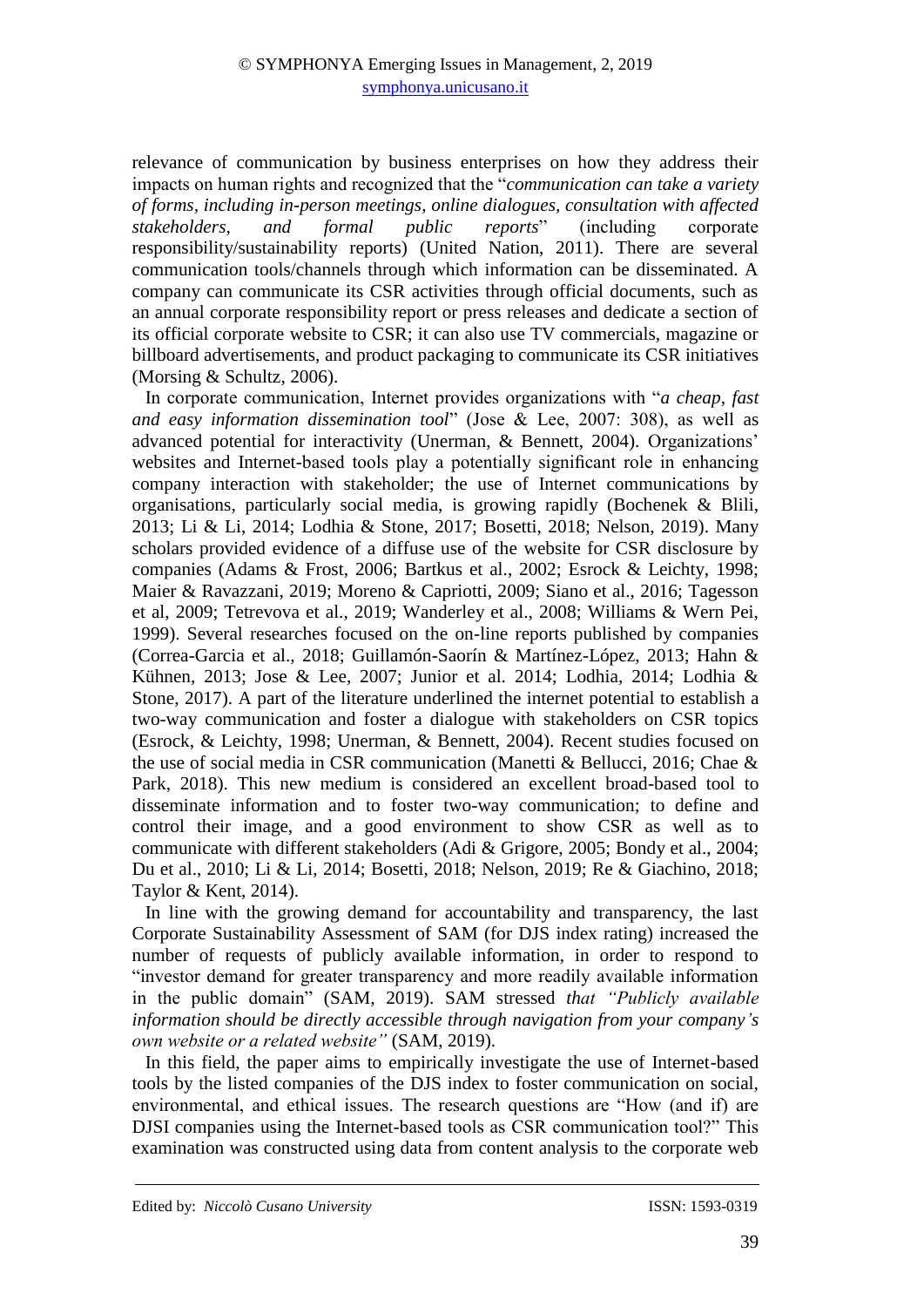sites of the companies listed on the DJS index. In this respect, the use of Internetbased tools is investigated by exploring their typology (principally: presence of CSR section and CSR reporting, e-mail/forms as direct contact, FAQs, forums/blogs, social media channels, reports on stakeholder meetings, accessibility issues) and the ease of access of each tool (checking the proximity to the home page).

The paper is structured as follow: at first the study outlines the CSR communication background and review the relevant literature on digital tools. Later, a demonstration of digital tools adopted by DJS index listed companies is given. Finally, the results are discussed and implication for managers suggested, underlining the limitation of the study.

## **2. One-Way and Two-Way CSR Communication**

Corporate communication plays an important role in establishing and maintaining transparent and open dialogues with different stakeholders to foster ethical and socially responsible actions (Bartkus Glassman, & McAfee, 2002; Frostenson et al., 2011; Jose & Lee, 2007; Kim, 2014; Kim & Ferguson, 2018; Morsing & Schultz, 2006; Moreno & Capriotti, 2009; Patten, 2002; Seele & Lock, 2015; Williams & Ho Wern Pei, 1999).

> *□ Several communication strategies, including proactive and ongoing dialogue (Morsing & Schultz, 2006), can allow stakeholders to be able to participate, to have a voice, to share organization activities and to be well-informed (Backstrand & Saward, 2004). The international forum of CSR communication defines this concept as: "a process of anticipating stakeholder expectations, articulation of corporate socially responsible policy and the managing of different communication tools designed to provide true and transparent information about a company or a brand's integration of its business operations, social and environmental concerns, and interactions with stakeholders".*

In order to establish dialogues with their stakeholders, companies employ a variety of communication tools (Mosca & Civera, 2017), such as internet bulletin boards, questionnaire surveys mailed to stakeholders, phone surveys, and community based and/or open meetings presentations at conferences, stakeholder panels facilitated by outside organizations, briefings with key opinion leaders and members of the government, focus groups, open forums/workshops, in-house newspapers, interviews, web/phone hotlines, briefing sessions, internet 'web forums', advertisements, corporate brochures, press releases and company web-site pages, social channels, CD ROMS and videos (Adams & Frost, 2006; Li and Li, 2014; Owen et al., 2001; Swift, 2001; Thomson & Bebbington, 2005; Unerman & Bennett, 2004).

In the literature, these tools are categorized in two typologies of CSR communication: those which allow one-way communication and those which foster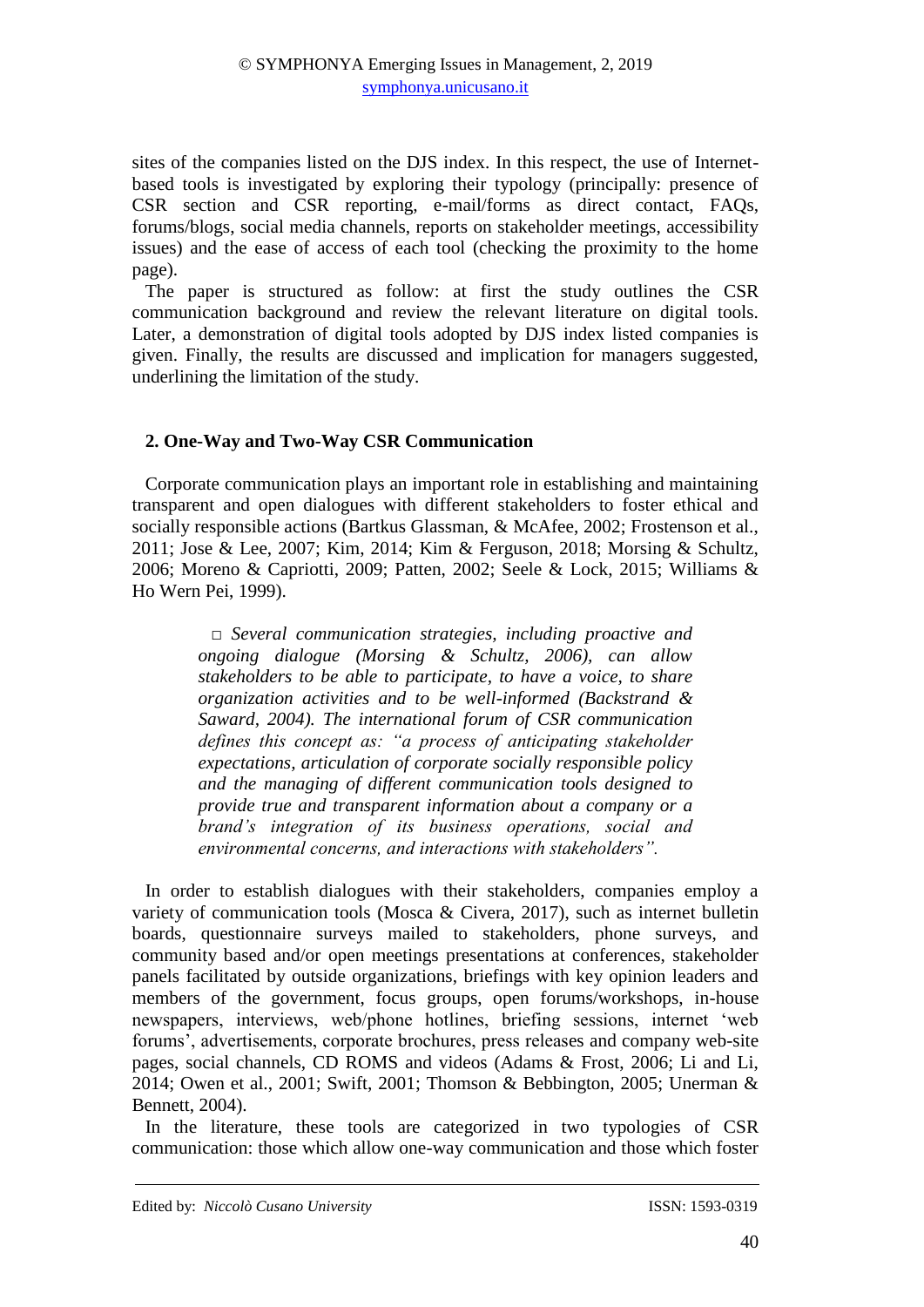two-way communication (Kim, 2014; Morsing & Schultz, 2006; Seele & Lock, 2015). Morsing and Schultz (2006) recognized that it is possible to find three types of stakeholder relations in terms of how companies strategically engage them in CSR communication: the stakeholder information strategy; the stakeholder response strategy; and the stakeholder involvement strategy. The first involves a one-way communication; the stakeholder response strategy is based on a 'two-way asymmetric' communication model, where the company has the sole intention of convincing its stakeholders of its attractiveness.

In contrast, the stakeholder involvement strategy assumes a dialogue with its stakeholders, who can potential influence the company's expectations and change the company itself. Seele and Lock (2015) classified CSR communication tools, taking inspiration to Habermas' (1996) notion of ethical discourse and to the deliberative demands of political CSR theory (Scherer & Palazzo, 2007). They proposed four typologies: instrumental published communication tools as one-way CSR communication (e.g. CSR report or brochure); instrumental unpublished communication for internal use (e.g. codes of conduct or strategic documents); deliberative published communication tools based on open and interactive discourse among multiple actors (e.g. corporate blogs or social media); deliberative unpublished communication also based on open discourse (e.g. meetings for employees, road shows for investors, or stakeholder roundtables).

> *□ OECD has recognized the potential of the two-way communication tools (for example, "meetings, hearings or consultation proceedings") to allow "effective stakeholder engagement" (OECD, 2017). In this last perspective, Morsing and Schultz (2006) considered "engagement" as the communication that organizations put out about their "ethical and socially responsible initiatives." (2006). According to Thomson & Bebbington, "stakeholder engagement describes a range of practices where organizations take a structured approach to consulting with potential stakeholders" (2005).*

### **2.1 Digital CSR Communication: The Great Potential of Social Media**

Some studies underlined the importance of the Internet and its tools as a facilitator of corporate communicative action on corporate social responsibility issues. It is considered as an additional form of dialogue to integrate newspapers, magazines, meetings, seminars, etc. (Adams & Frost, 2006; Sikka, 2006; Unerman & Bennett, 2004).

> *□ The advent of the internet not only reorganized the way in which companies collect information, but also redefined stakeholders' expectations (Bonsón & Ratkai, 2013). In addition, using appropriate internet-based tools, the company can interact with stakeholders at "any moment and with a growing mix of usable tools" (Brondoni, 2006), and can differentiate and customize messages, according to their information needs*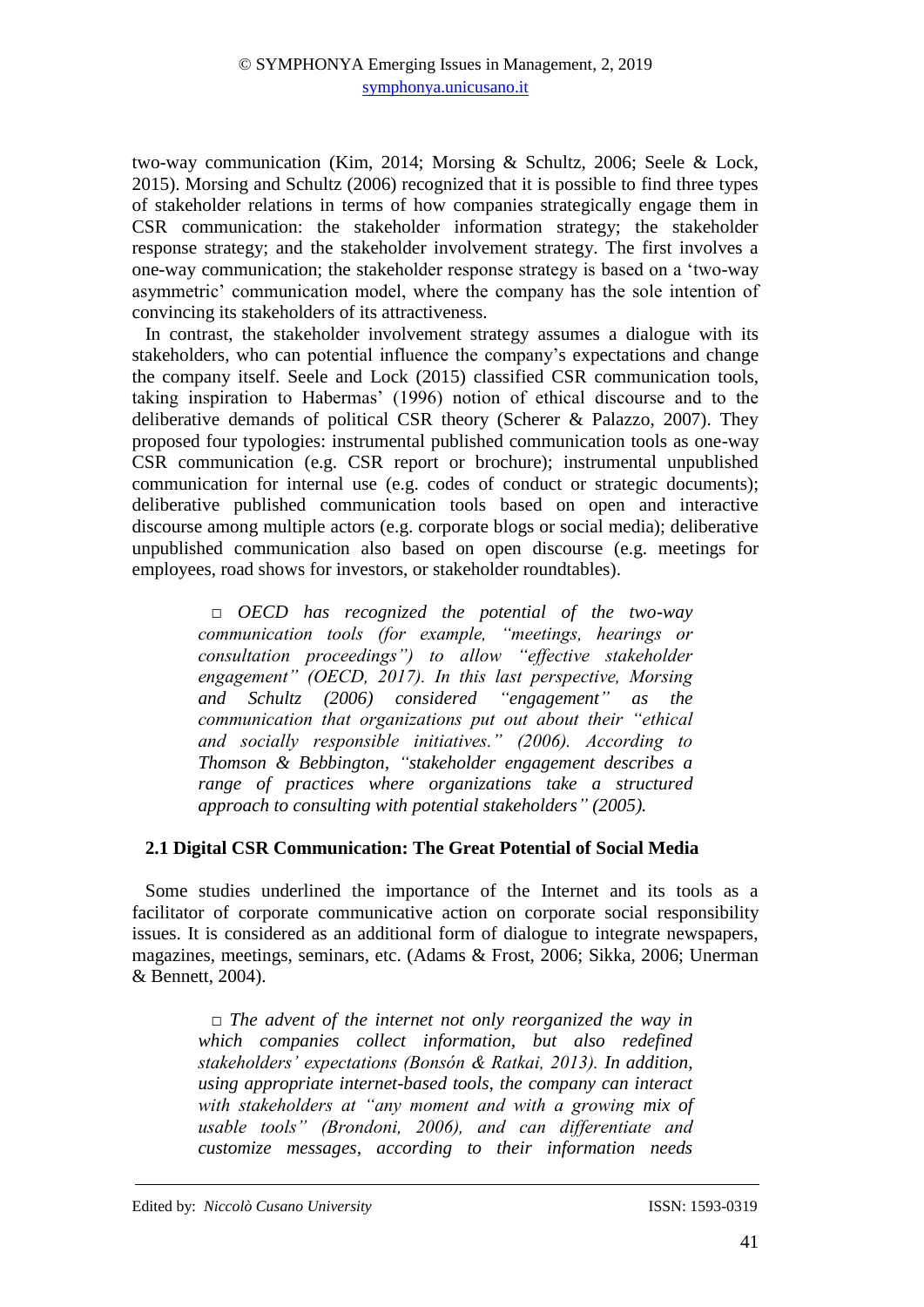*(Adams, & Frost, 2006; Wheeler, & Elkington, 2001). In doing this, the company can increase the quantity and the quality of information disclosed without reducing its usability and accessibility (Adams & Frost, 2006; Herzig & Godemann, 2010; Moreno & Capriotti, 2009).* 

Moreover, internet increases the velocity of the public relations process, facilitating two-way interaction, through its speed of dissemination, access and feedback (Ha & James, 1998; Sikka, 2006). The use of the company website for disseminating information allows organizations to reach a huge audience at low cost (Jose & Lee, 2007).

The interest on CSR communication has increased over the last twenty years. Some scholars highlighted the factors (e.g. size, sector, country of origin, financial position) that can influence CSR-related issues on the website (Correa-Garcia et al., 2018; Frostenson et al., 2011; Tagesson et al., 2009; Tetrevova et al., 2019; Wanderley et al., 2008). Others focused on the internet potential to establish a twoway communication and foster a dialogue with stakeholders on CSR topics (Esrock & Leichty, 1998; Unerman & Bennett, 2004).

*□ Several studies paid attention on the use of the internet for financial reporting (Guillamón-Saorín & Martínez-López, 2013), sustainability reporting (Hahn & Kühnen, 2013; Junior et al. 2014; Lodhia, 2014) or integrated reporting (Lodhia & Stone, 2017). Finally, some authors highlighted that sophisticated Internet-based tools as two-way organization–stakeholder communications were not being harnessed (Guthrie et al., 2008; Herzig & Godemann, 2010) and, at the same time, a limited use of internet by companies on disseminating CSR topics (Adams & Frost, 2006; Maier & Ravazzani, 2018; Moreno & Capriotti, 2009; Wheeler & Elkington, 2001).*

While at the beginning of the millennium new stakeholders and national legislation introduced by the globalization phenomenon have influenced the business expectations, nowadays, digital and social media are having this impact (Adi et al., 2015). Online social media can be defined as "a group of Internet based applications that build on the ideological and technological foundations of Web 2.0, and that allow the creation and exchange of User Generated Content" (Kaplan & Haenlein, 2010). It is an umbrella term describing different types of applications, such as collaborative projects (e.g. Wikipedia), blogs/micro-blogs (e.g. Twitter), content communities (e.g. YouTube), social networking sites (e.g. Facebook), virtual game worlds (e.g. World of Warcraft), and virtual social worlds (e.g. Second Life) (Kaplan & Haenlein, 2009, 2012). Pezet and Casalegno (2017) underlined as the firms, to strength the engagement with society, publish storytelling about their social and environmental concerns on their web sites and official social network pages.

Recent studies pointed out the role of social as vehicles to provide information and to engage with stakeholders.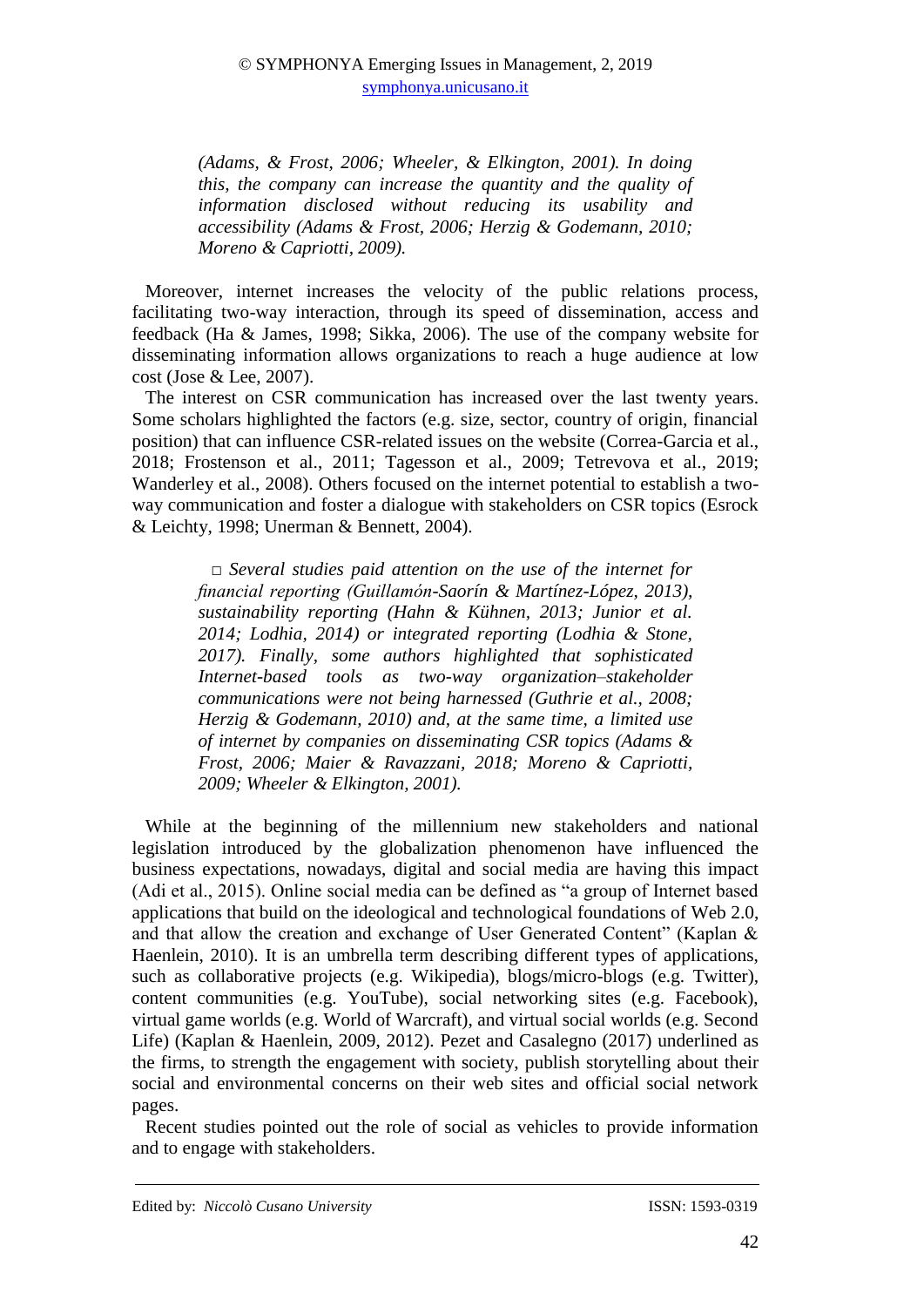*□ Manetti and Bellucci argued that "social media and social networks are powerful mechanisms for reaching and keeping in touch with a large number of stakeholders, thus guaranteeing an interactive dialogue with them at very low costs" (2016).* 

Statistics showed that more than a third of the world's population has access to the Internet and out of all the connected users, more than 72 per cent of them are active on social media (Adi et al., 2015; Bullas, 2014).

Platforms like Facebook, Pinterest, Instagram, Tumblr and Twitter have shifted the focus on the users and the social nature of peer communications. Moreover, their continuously growing popularity has led organizations and corporations to adopt the new media to support of marketing communications activities, knowledge transfer, market research, reputation management and customer services/interaction (Stelzner, 2012, Orderofbusiness.net). These channels allow two-way communication between an organization and its audience (Li & Li, 2014; Nelson, 2019; Taylor & Kent, 2014). As showed by Brondoni, *"with digital tools and media, corporate communication forges a two-way relationship"* (2006).

The participatory nature of social media channels allows companies to distribute information, build relationships, and inform organizational decisions (Rybalko & Seltzer, 2010). Moreover, these digital channels can contribute to reduce skepticism (Du & Vieira, 2012). Social media are perceived as more trustworthy than traditional communication channels (Dunn & Harness. 2018; Sparks & Bradley, 2018), more effective (Tench & Jones, 2015) and with greater persuasive power (Zizka, 2017). In addition, social media enjoy greater reach (Kaplan & Haenlein, 2010) and credibility (Du & Vieira, 2012). Manetti and Bellucci (2016) assessed if online interaction through social media, particularly Facebook, Twitter, and YouTube, represents an effective stakeholder engagement mechanism in order to define the contents of social, environmental, or sustainability reporting. The authors found that a small number of organizations use social media to engage stakeholders as a means of defining the CSR contents, and that the level of interaction is generally low. Arthur (2011) highlighted as the adoption of digital and social media platforms depends on both the industry sector and nature of the business, as well as on the function digital media plays in the organization's overall strategy.

## **3. Methodology**

The paper aims to contribute to corporate accountability literature by investigating the potential of internet-based communication tools by the DJSI listed-companies to disclose CSR topics. The research focused on Google Directory websites containing observations of DJSI companies to collect the data. Our decision to use internet tools was justified by their potential as direct communication tools able to guarantee transparency. Many studies (among others, Frost et al., 2005; Patten, 2002; Patten and Crampton, 2004; Williams and Pei, 1999) have referenced social disclosures found on companies' web pages.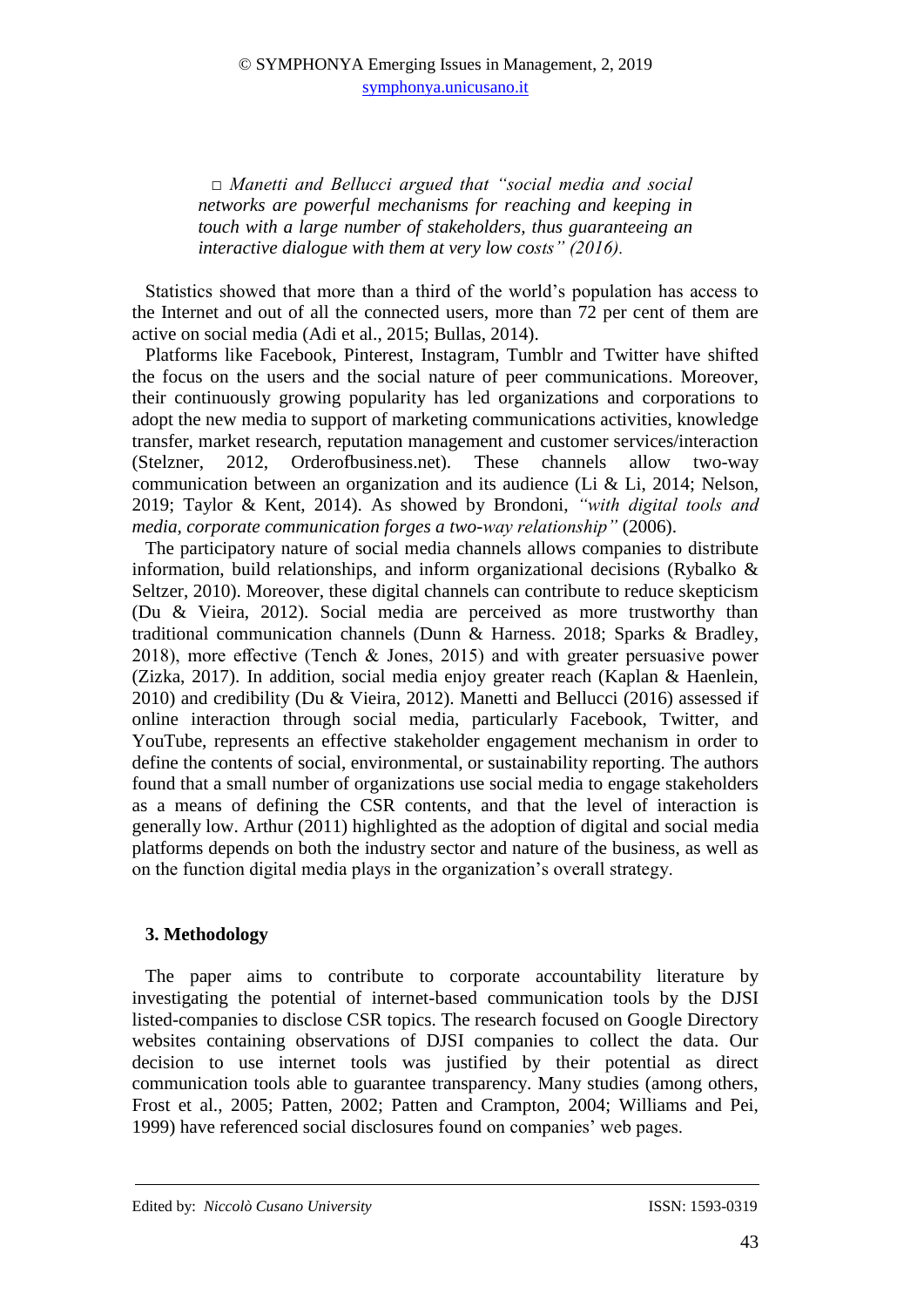The decision to focus the analysis on the DJSI is based on the following reasons. Firstly, this index is the reference for the stock performance of the world's leading companies in terms of economic, environmental and social criteria; this index has increasingly value reliability in CSR activities for investor decisions (Hawn et al., 2018). The DJSI has been recognized as one of the most credible indices to understand trends in different environmental, social and governance ratings (SustainAbility, 2019). Second, since 1999, the DJSI offers coverage in multiple markets (currently, the 317 listed companies are belonging to 24 different industry groups, as shown in the Table 1) and those allows us to investigated differences between sectors. Finally, as recalled above, public information directly accessible through navigation from company websites represents a key point of the revisions of the CSA methodology for assessing DJSI rating.

The list of companies is available on the SAM website; it is updated on Monday, September 24, 2018 and includes the reference to the country and the industry group. Of the 317 listed companies, the 46% originates from Europe, 27% from Asia, 22% from America and the remaining 5% from Australia. An analysis of the business industry showed that this corporate characteristic is variegate. The main industry groups are capital goods (10,4%), banks (8,5%), materials (7,6%), real estate (6,5%), software and services (5,4%). The remaining industry groups are represented by companies that cover a percentage up to 5% of the total (Table 1).

| <b>Industry Group</b>                          | No.            | $\frac{6}{6}$ |
|------------------------------------------------|----------------|---------------|
| Capital Goods                                  | 33             | 10,40%        |
| <b>Banks</b>                                   | 27             | 8,50%         |
| Materials                                      | 24             | 7,60%         |
| <b>Real Estate</b>                             | 20             | 6,30%         |
| Software & Services                            | 17             | 5,40%         |
| Energy                                         | 16             | 5,00%         |
| Insurance                                      | 16             | 5,00%         |
| Diversified Financials                         | 15             | 4,70%         |
| <b>Utilities</b>                               | 15             | 4,70%         |
| Food, Beverage & Tobacco                       | 13             | 4,10%         |
| Health Care Equipment & Services               | 12             | 3,80%         |
| Pharmaceuticals, Biotechnology & Life Sciences | 11             | 3,50%         |
| Technology Hardware & Equipment                | 11             | 3,50%         |
| Transportation                                 | 11             | 3,50%         |
| Automobiles & Components                       | 10             | 3,20%         |
| Consumer Durables & Apparel                    | 10             | 3,20%         |
| Retailing                                      | 10             | 3,20%         |
| <b>Telecommunication Services</b>              | 9              | 2,80%         |
| Commercial & Professional Services             | $\overline{7}$ | 2,20%         |
| <b>Consumer Services</b>                       | 6              | 1,90%         |
| Food & Staples Retailing                       | 6              | 1,90%         |
| Household & Personal Products                  | 6              | 1,90%         |
| Media                                          | 6              | 1,90%         |
| Semiconductors & Semiconductor Equipment       | 6              | 1,90%         |
| <b>Total</b>                                   | 317            | 100,00%       |

**Table 1:** *DJSI Listed Companies by Industry Groups (Update May 2019)*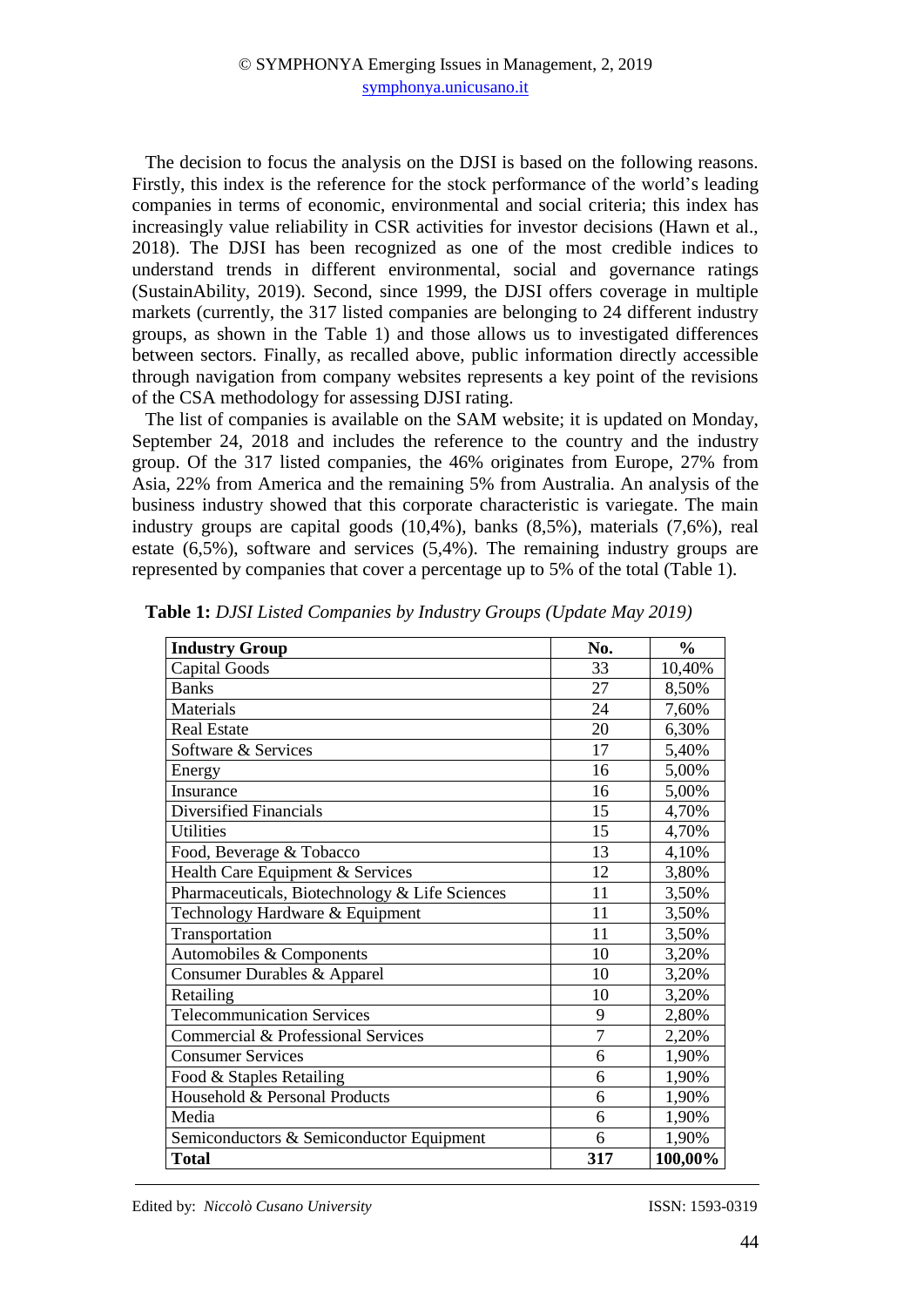The sample is made of 316 companies of the 317 ones in DJSI: one DJSI company has no access to institutional website.

To achieve such goal, a content analysis (Krippendorff, 1980) is used and applied to the corporate web sites of the 316 companies quoted on the DJSI index. Content (or discursive) analysis broadly refers to a systematic approach to extract meaningful information from text documents, including academic papers, corporate reports, company website pages, newspapers, and social media posts. The method of content analysis to investigate different aspects of digital CSR communication is underlined in several studies. For instance, Basil and Erlandson (2008) analyze and compare the websites of a sample of Canadian companies looking at their declared internal and external CSR activities; Bravo, Matute, and Pina (2011) also analyze websites of banks, using content analysis to evaluate the multidimensionality of CSR and its use as a vehicle to reveal corporate identity. Moreover, Chaudhri and Wang's (2007) study of the corporate websites of the top 100 IT Indian companies focuses on the dimensions of prominence of communication, extent of information, and style of presentation websites to communicate CSR (Adi & Grigore, 2015). Other scholars focused on CSR-related communication and information flow through social media platforms (Chae & Park, 2018; Lee et al, 2013; McCorkindale, 2010). Based on the previous studies, a coding scheme it was used in the research to identify relevant dimensions to analyze in corporate websites (Table 2).

The indicators are dummy variables representing the presence (assigning the letter "y" so Yes) or absence (letter "n" so No) of each CSR dimensions in corporate websites (Siano et al., 2016); other sub-indicators are numerical variables representing the numbers of clicks need from home page to the CSR dimensions investigated (according to Table 1). We collected data from corporate websites of the companies included in the DJSI. Then, a content analysis was carried out, used as "a research technique for making replicable and valid inferences from data to their context" (Krippendorff, 1980); this step was conducted by three coders, independently and at different times, in order to ensure the reliability of the coding process (Krippendorff, 1980). This method involves the construction of a classification scheme (defining a set of boxes into which to put the data) and developing a set of rules about "what" and "how" to code, measure, and record the data to be classified (Milne and Adler, 1999).

| Table 2: Relevant Dimensions Investigated |  |  |
|-------------------------------------------|--|--|
|-------------------------------------------|--|--|

| <b>CSR</b> section                                                                         |
|--------------------------------------------------------------------------------------------|
| CSR report                                                                                 |
| General contact (mail/form)                                                                |
| CSR specific e-mail /form                                                                  |
| FAQ about CSR                                                                              |
| Questionnaire                                                                              |
| Forum/blog                                                                                 |
| F (facebook); L (linkedin; T(twitter); Y (youtube); I (istagram); Tu (tumblr); G (google+) |
| Report on meetings and consultations                                                       |
| Stakeholder engagement dedicated section                                                   |
| News section                                                                               |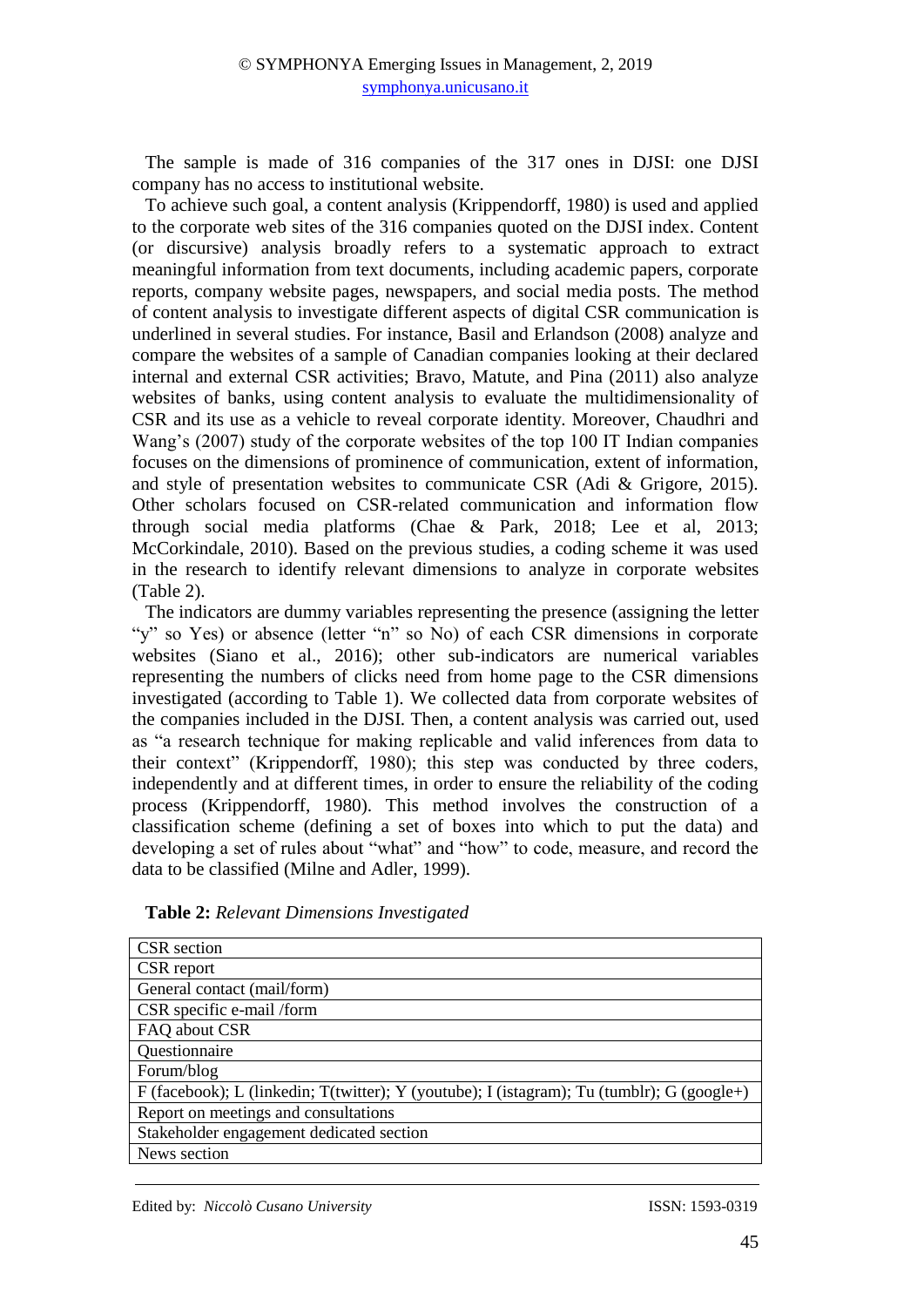The analysis started from the corporate web site home page; secondly, the stakeholder engagement and corporate social responsibility sections are analyzed (if available). In addition, the proximity to the homepage (click away) are considered to assess the access ease. The "search" facility on each web site is used with the keywords representing the different dimensions (listed on the Table 2). The obtained information is then classified according the model proposed by Seele and Lock (2015). With this basic instruction, each coder went through each document and transcribed each section in which the word was found. To facilitate the recording and to permit the check later, each coder used a coding sheet on Excel. Then, each coder counted the number of the dimensions available and, therefore, how many clicks divide each dimension from the company home page. Following this, a check of the work of each coder was carried out: the three sheets recorded the same sections and the same count.

### **4. Results**

This paper investigates instrumental and deliberative published communication tools, according to the Seele and Lock (2015)'s classification, to assess the extent to which DJSI companies are using internet-based tools as stakeholder engagement vehicles and thereby improve their stakeholder dialogue on CRS issues.

Where "not accessible" is indicated, the web page does not work, or no English language is used.

### **4.1 Instrumental Published Communication Tools**

The instrumental published communication tools include one-way communication tools, where companies inform stakeholders, and nothing goes back in return. In the current analysis, it includes: CSR section with social, ethical, environmental and economic topics; CSR report, Frequently Asked Questions (FAQs), reports on meetings and/or consultations, news section and accessibility issues.

The table 3 shows the use of the instrumental published communication tools by DJSI listed companies during the period May/June 2019.

A preliminary analysis highlights that almost of all companies include in their web-site a CSR section and a News section to inform stakeholder about their social, environmental, ethic and economic initiatives. At the same time, most of them publish a CSR report. About one third dedicates a specific space to a stakeholder engagement section. Very few companies use the potential of the internet to post report on meetings and consultations with stakeholders and FAQ about CSR contents. Only twelve companies have not the CSR section on their website: the country of the head office appears not be relevant; no prevalence of one country is emerged (within these companies, 3 are in United States; 1 in Australia; 5 in West Europe; 1 in India and 2 in Republic of Korea). The CSR section assume different names: e.g. "sustainability", "corporate social responsibility", "community commitment", and "our responsibility". In the most cases the CSR section is on the home page (61%) or one click away from the home page (25%).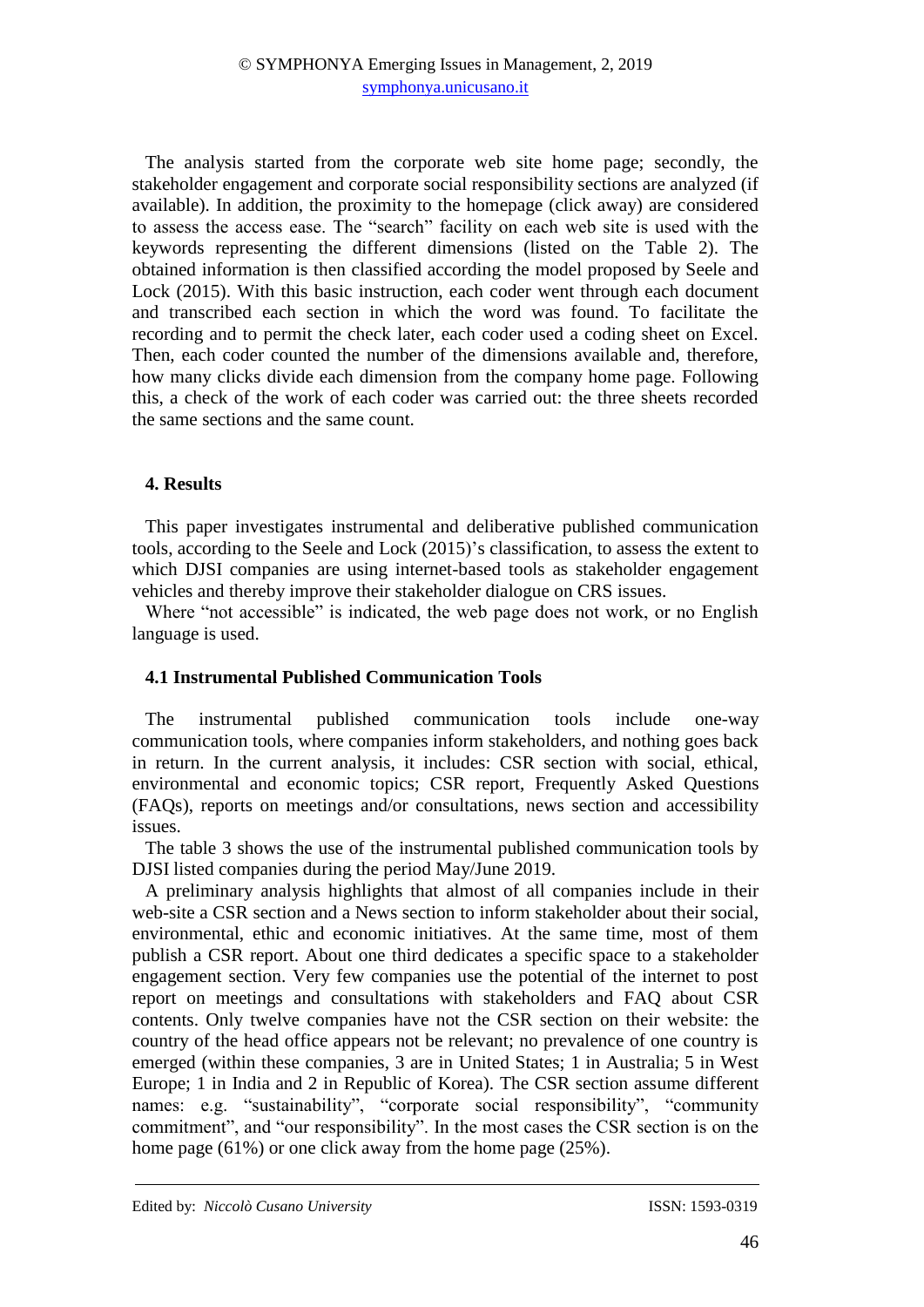The CSR report is an accountability tool published by the 91% of the DJSI companies. Among these, in the 85% of the cases (246 listed companies), the report is a sustainability report, written according to Global Reporting Initiative Guidelines; in the 8% of the cases, the report is the integrated one, writing according to International Integrated Reporting Council Framework. The other companies publish a global annual report containing financial information and a section with non-financial information (about social, environmental and ethic topic).

FAQs are answers to questions which is assumed to have been forwarded by an interested party. Regarding to that, 24 explored web sites use Frequently Asked Questions covering CSR issues as engagement tool. To note that in 2 cases FAQs were placed on the home page, in 12 times one click away, and in 10 cases they were placed two or more clicks away.

The transcripts or reports that disclose speeches, questions and presentations via the Internet can be another engagement tool. Across DJSI companies only 58 regarded this communication tool as important, providing their web site with downloadable documents (presentations, publications and electronic magazines) and locating them not very close to the point of entry (42 companies put the link at these documents, between two to four clicks away).

Accessibility is the ability to provide web sites available to the widest possible audience, regardless of technology or ability, by maximising the usability of the interface. In this regard, only 65 companies showed accessibility statement pages. All of them did it consistently on the home page, even detailing access keys.

**Table 3:** *Instrumental Published Communication Tools Used by DJSI Listed Companies*

|                                                        | <b>Yes</b> | No  | Not accessible |
|--------------------------------------------------------|------------|-----|----------------|
| CSR section                                            | 304        | 12  |                |
| News section                                           | 300        | 15  |                |
| CSR report                                             | 290        | 26  |                |
| Stakeholder engagement section                         | 100        | 215 |                |
| Accessibility section                                  | 65         | 250 |                |
| Report on meetings and consultations with stakeholders | 58         | 256 |                |
| FAQ about CSR                                          | 24         | 291 |                |

### **4.2 Deliberative Published Communication Tools**

The deliberative published communication, based on open and interactive discourse among multiple actors, allow two-way communication, like blog/forum and social media. In this category, also e-mail/forms, online questionnaires and surveys are included, because they provide answers by stakeholder even if their interactivity is lower. The on-line communication tools led companies to evolve from a model in which information are supplied in a one-way direction, with local focus and strict monologue, towards a more interactive and participatory approach, "*trying to get feedback from a number of stakeholders, or even to engage interested parties*" (Isenmann, 2006).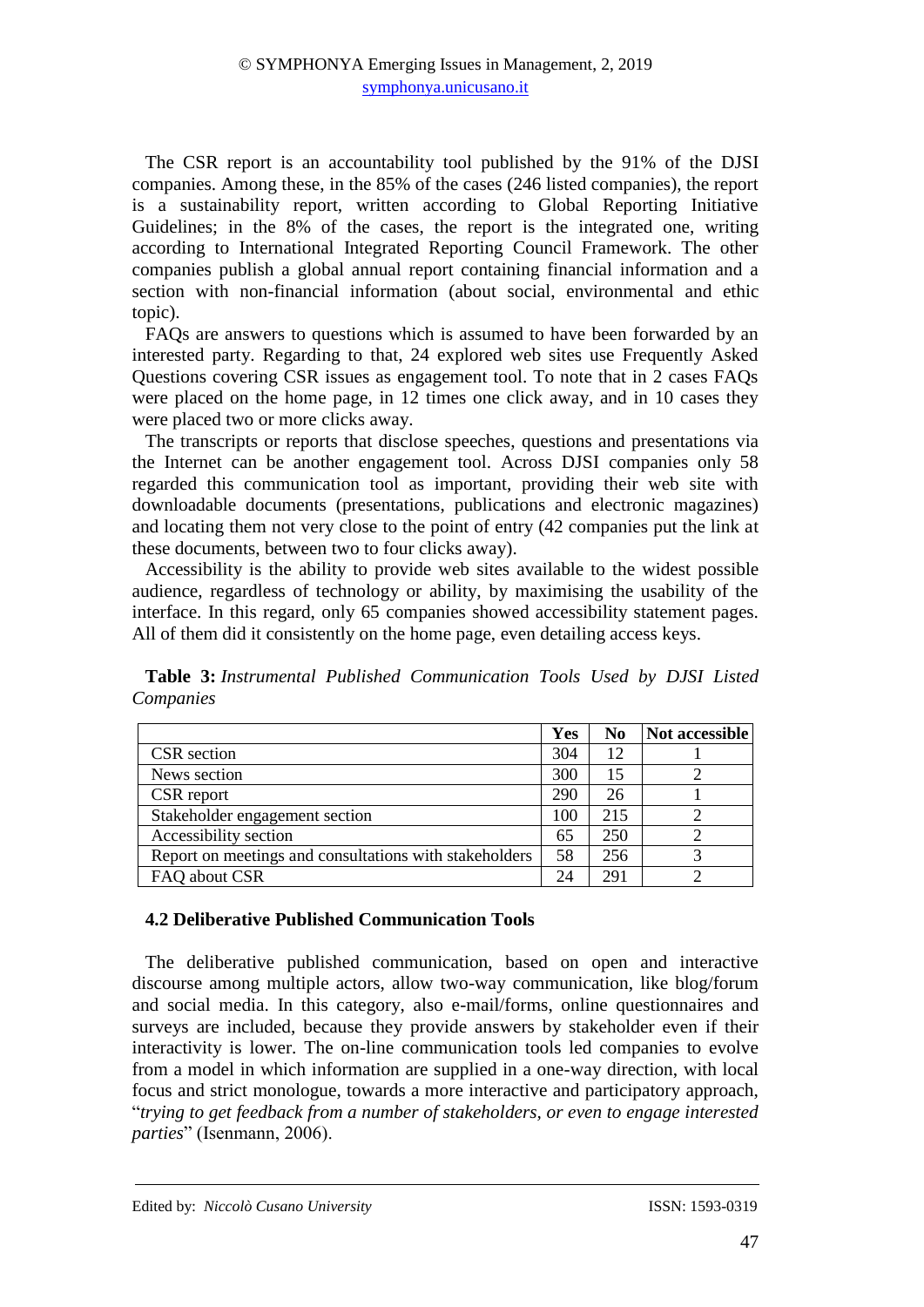As shown by data (see Table 4), email or web form as well as social media are adopted by a great part of the DJSI companies, whereas forum/blog and questionnaire are used by a minimum part of business organizations. Despite this, the use of deliberative tools appears lower than the instrumental tools.

**Table 4:** *Deliberative Published Communication Tools Used by DJSI Listed Companies* 

|                                               | Yes | No  | Not accessible |
|-----------------------------------------------|-----|-----|----------------|
| General contacts (mail/form)                  | 263 | 51  |                |
| $\vert$ (with also CSR Specific e-mail /form) | 108 | 206 |                |
| Social media                                  | 261 | 55  |                |
| Forum/Blog                                    | 35  | 280 |                |
| Questionnaire with CSR contents               |     | 310 |                |

E-mails or, alternatively, web forms are the most used tools. Web forms allow stakeholders to submit data writing their message straight on the page. Almost all organisations have an e-mail address or a web form to meet general enquiries. The analysis underlines that 122 of web sites adopted e-mail as common communication medium, whereas 113 used web forms, and 28 chose both (the remaining opts for physical address and/or telephone number). Among these, 108 companies devoted e-mails or web forms to specific CSR purposes. Most web sites link to e-mail addresses and web forms are on the home page or one click away (87,5% of the 263). The number of clicks required to access CSR contacts is normally greater than those required to arrive at the generic e-mails or forms: about half of them are two or more click away. Forums and blogs are dialogue mechanisms for holding discussions that have a great communicative potential (Unerman & Bennett, 2004). Only 35 companies implemented them. Among who did, in 26 cases blogs were placed on the home page or one click away. It was found that feedback questionnaires are used by only 1, 5% of the DJSI companies (available far from the home page, two or more clicks away). The analysis of the 316 websites shows that social media are diffused internet-based tools: about twothird of the sample, in fact, presents link to one social channel and 71 of them have, at least, links to Facebook, LinkedIn, Twitter, YouTube and Instagram (Table 5).

|            | Yes | N <sub>0</sub> |
|------------|-----|----------------|
| Facebook   | 213 | 48             |
| LinkedIn   | 222 | 39             |
| Twitter    | 229 | 32             |
| YouTube    | 180 | 81             |
| Instagram  | 104 | 157            |
| Tumblr     | 5   | 256            |
| Google+    | 29  | 232            |
| <b>RSS</b> | 47  | 214            |
| Pinterest  | 19  | 242            |

**Table 5:** *Social Channels Used by DJSI Listed Companies*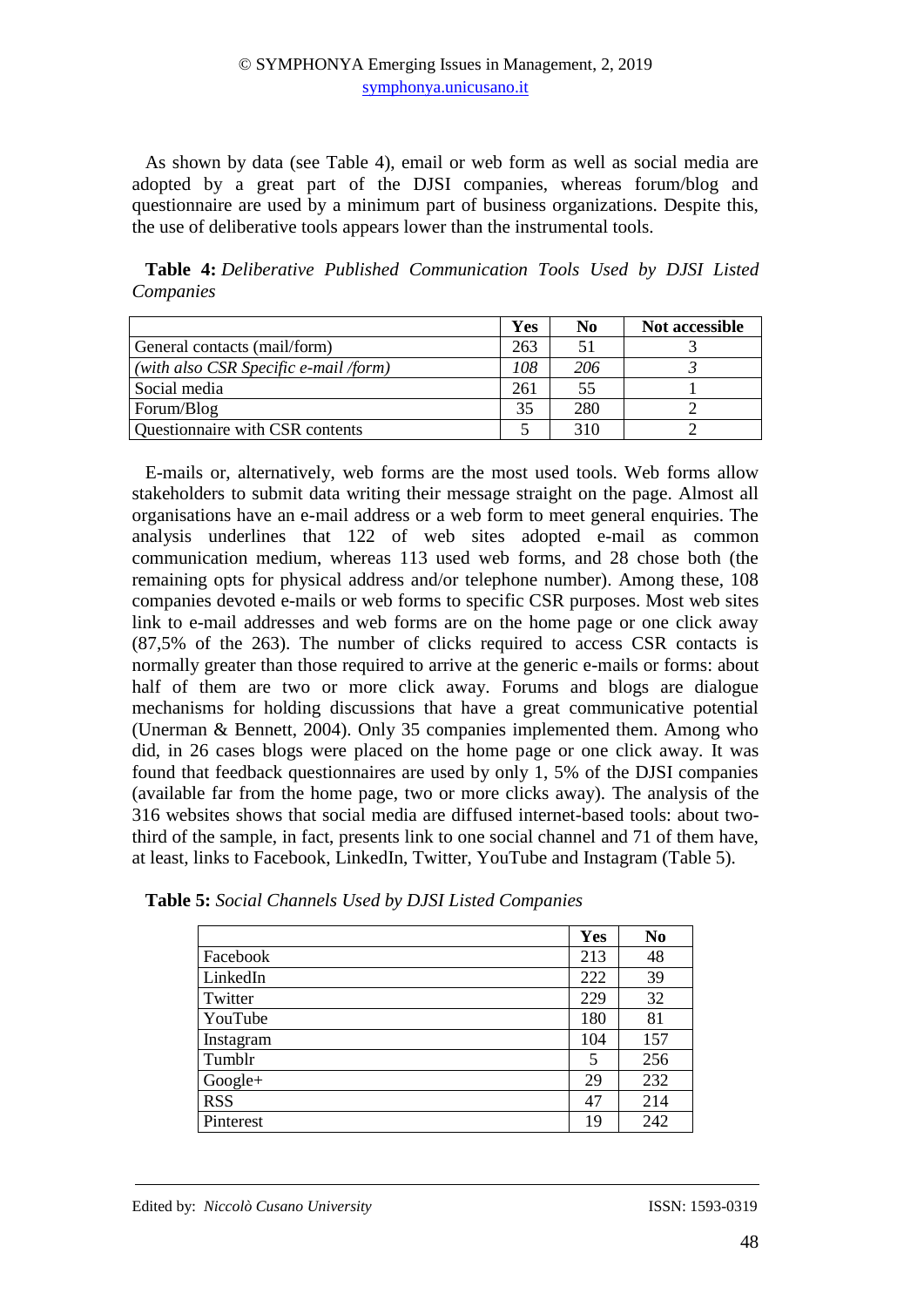Regarding these five social channels (Facebook, LinkedIn, Twitter, YouTube, Instagram), US, UK, Japan and France are the country where are located the DJSI companies that more of the others used the social media (Table 6).

**Table 6:** *Companies' Country of Origin Where Social Channels Are Most Used* 

| Country of origin    | <b>Use of Social media</b> |
|----------------------|----------------------------|
| <b>United States</b> | 20 %                       |
| United Kingdom       | 9%                         |
| Japan                | 8 %                        |
| France               | 8%                         |

Another interesting consideration emerges analysing the sectors in which the companies are operating (Table 7).

**Table 7:** *Sectors of Companies that Use Most Social Media*

| <b>Industry Group</b>                          | Social media (yes) |
|------------------------------------------------|--------------------|
| Materials                                      | 21                 |
| <b>Capital Goods</b>                           | 20                 |
| <b>Banks</b>                                   | 17                 |
| Insurance                                      | 14                 |
| Software & Services                            | 14                 |
| <b>Utilities</b>                               | 13                 |
| <b>Real Estate</b>                             | 12                 |
| Energy                                         | 12                 |
| Health Care Equipment & Services               | 11                 |
| Diversified Financials                         | 10                 |
| Pharmaceuticals, Biotechnology & Life Sciences | 10                 |
| Automobiles & Components                       | 9                  |
| Transportation                                 | 9                  |
| Food, Beverage & Tobacco                       | 8                  |
| Media                                          | 5                  |
| Retailing                                      | $\overline{5}$     |
| Technology Hardware & Equipment                | 5                  |
| Commercial & Professional Services             | 5                  |
| Consumer Durables & Apparel                    | 5                  |
| Food & Staples Retailing                       | 5                  |
| Household & Personal Products                  | 5                  |
| <b>Telecommunication Services</b>              | 4                  |
| <b>Consumer Services</b>                       | 4                  |
| Semiconductors & Semiconductor Equipment       | $\overline{2}$     |
| <b>Total</b>                                   | 225                |

The analysis shows that among the companies that use social media, the t first two positions are covered by businesses operating in materials and capital goods sectors, whereas the following ones refer to service sector.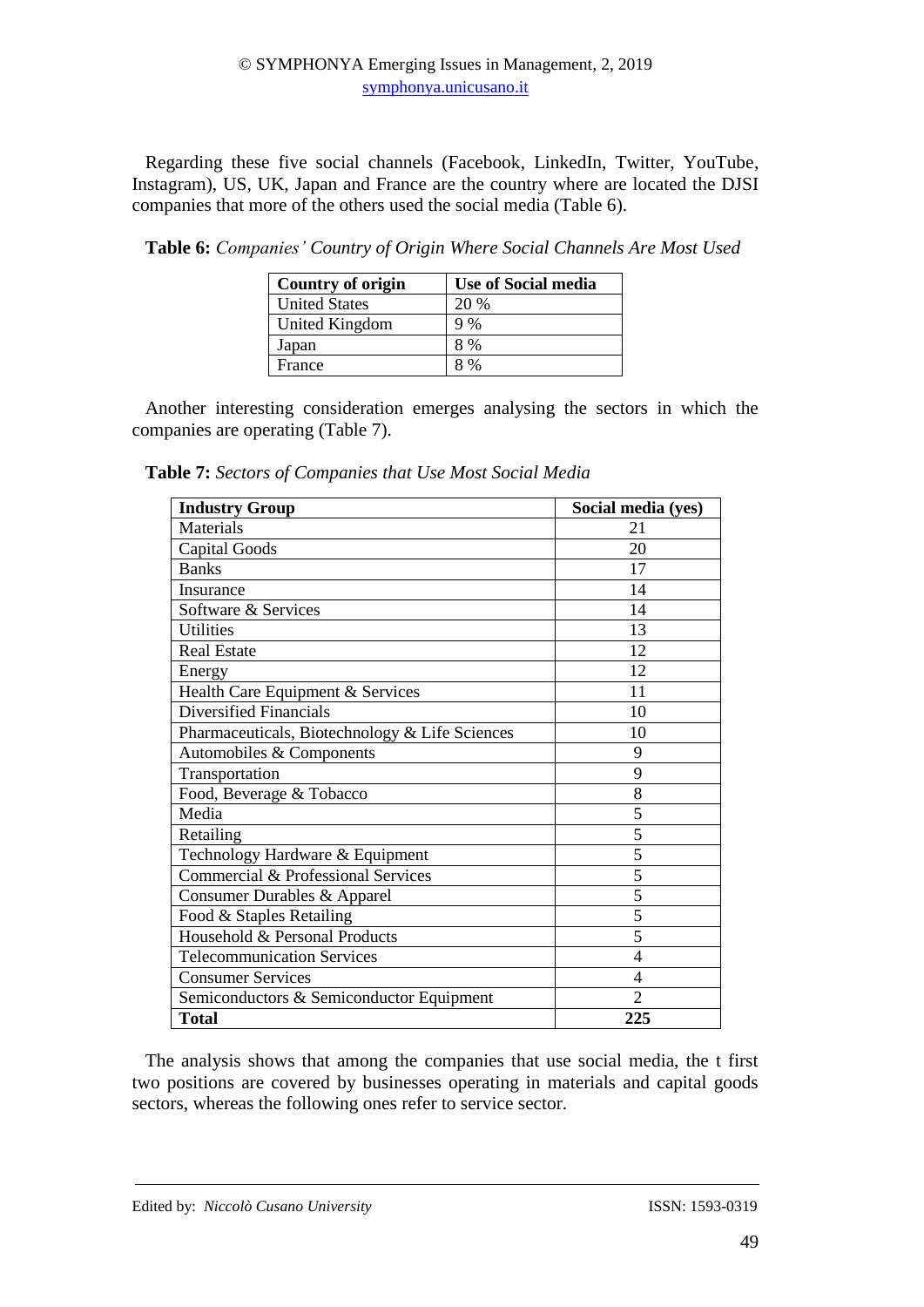#### **5. Discussion and Conclusion**

The study investigates the extent to which the DJSI listed companies are using the internet-based tools to foster CSR communication. Internet-based technologies represents timely communication that organisations can harness to facilitate and to enrich stakeholder understanding about CSR initiatives, and to personalise information to match different stakeholders' needs (Lodhia et al., 2017; Kim, 2019; Moratis and Brandt, 2017; Nelson, 2019; Unerman & Bennett, 2004). Internet allows companies to provide updated information that remain permanently available on the web and the internet users can decide what and when to view the subjects they choose (Wanderley, et al. 2008).

The study reveals the predominant use of the one-way communication tools from the organization to its stakeholders. In fact, even if e-mail/web form could allow bidirectional exchange of information between company and its stakeholders, the interaction in this case is on a one-to-one basis and the participatory nature required to internet to foster open and interactive discourse is not guaranteed.

*□ As pointed out by Grunig & Hunt (1984), one-way communication is viewed as 'telling, not listening' with the purpose to inform the public not necessary with a persuasive intent. Under this perspective, the analysis shows that the nonfinancial report is one of the most used communication tools to inform public about corporate initiatives. The results underline that in the 91% of analyzed companies the report is specifically related to sustainability practices (included what it is disclosed on integrated reports, non-financial declaration attached to annual reports). Some studies showed that companies used Internet for sustainability disclosure in the same way as other reporting media, without benefit from the advantages created by the on-line tools (Del Bosco, 2017).*

In addition, the findings of the paper reveal that most companies seem to be reluctant to exploit forum or blogs but a great part of them use social channels to stimulate sharing information and, engaging stakeholders. In the most of cases, the links to corporate social media are on the home page allowing faster and easier access.

This result can represent a positive aspect, regarding the diffusion of social channels, but a not good point if the attention is on the two-way communication tools as forum and blogs. As pointed out by Lodhia et al. (2017), in fact "internetfacilitated communications with multiple stakeholder audiences and increased stakeholder engagement on social media opens organisations to increased public scrutiny and attack from disgruntled stakeholders who are practiced at using social networking sites to communicate their grievances about corporations' practices and policies". The lack of tools as forum or blogs can represent, in fact, a loss of opportunity to engage effectively with stakeholders and, so, to obtain feedback and evaluation about CSR behaviours.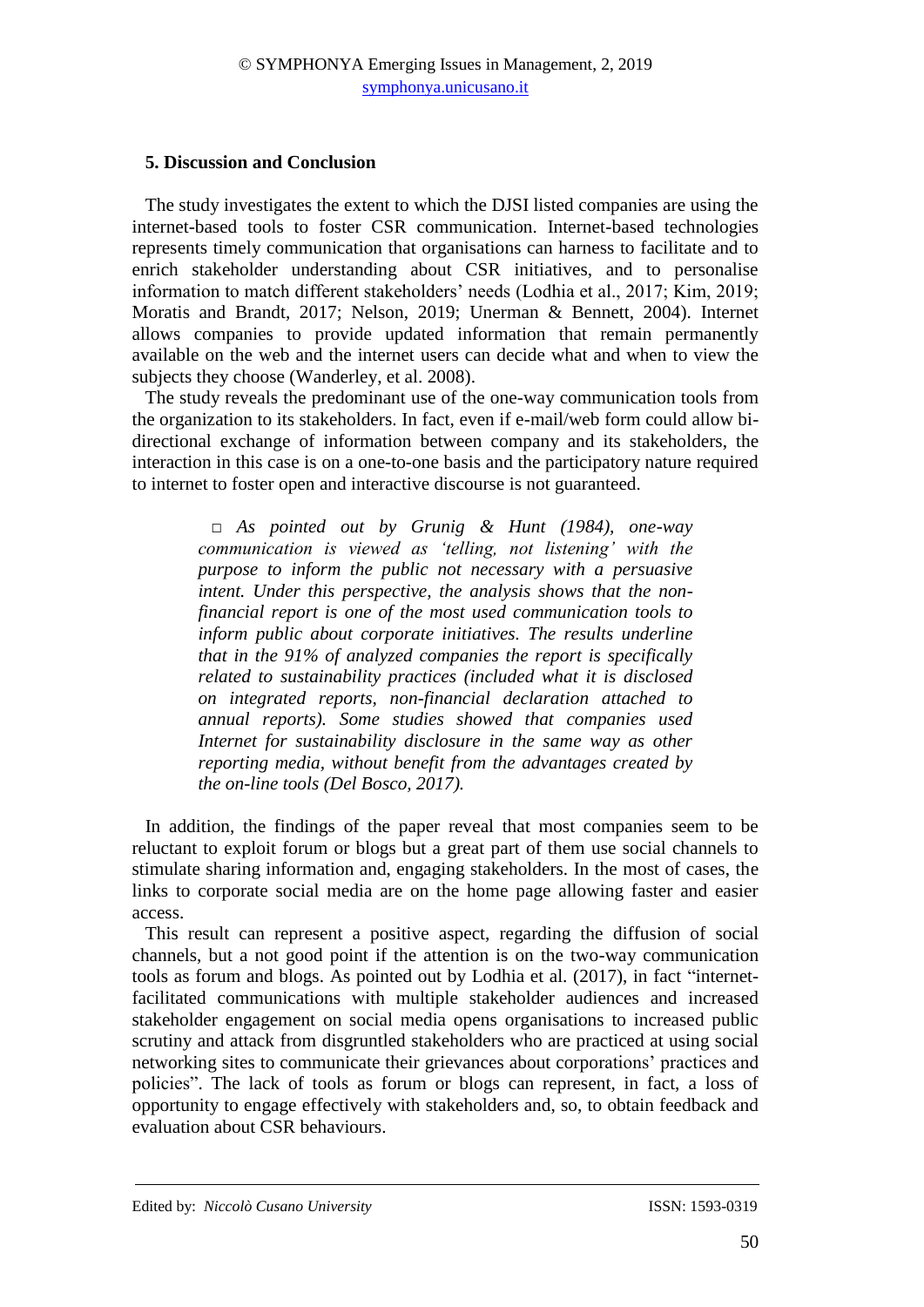Despite this, it is relevant to note that the social networks tool responds to the need to reach a wide audience and to influence user perceptions about the merit of the firm's CSR (Adi et al., 2015). Social media can be considered a tool of two-way communication that allows companies to have a dialogue with stakeholders: these tools allow to satisfy stakeholder concurrent expectations but also, they have the potential influence on those expectations, as well as letting those expectations influence and change the company itself. As stated by Dunn & Harness (2018), social media are an important tool to communicate CSR for their most powerfully affects values-driven attributions.

In contrast with the findings suggested by several studies according to which country specific institutional framework, legal origin and enforcement and national business systems affects firms' operation and behaviours (Bansal & Knox-Hayes, 2013; Jackson & Apostolakou, 2010; Wanderley et al., 2008;), the space is not relevant in the present study. As showed by Adelopo et al. (2012), the web accessibility of CSR communication is not significantly influenced by country of origin. The analysis of country of origin, in fact, has shown no prevalence of a country to another one in the typologies and frequency of internet-based tools, except to social media, that are more developed in United States, Japan and France.

The influence of companies' sector seems to be marginally relevant. The social media are prevalent used to communicate CSR by companies operating in services sector. However, the first two position are covered by companies operating in materials and capitals goods sectors, confirming the correlation between the high impact sectors (sectors that generate negative externalities) and the need to do more to retain, maintain or obtain the acceptance of stakeholders because of the perceived higher societal expectation on them (Adelopo et al., 2012).

Another aspect emerged from the analysis concern the language. All companies have web sites published in English and in the mother tongue language spoken in the head office: in running the communication process companies takes for granted that anyone is formally literate in those languages; no evidence of the availability of translators, interpreters, or multilingual facilitators is presented in the different websites.

Further interesting considerations emerged from the results are related to accessibility, in terms of the opportunity given to impaired individuals to benefit of web content. A considerable portion of DJSI web sites (79%) did not provide accessibility information, seemingly disregarding the opportunity for stakeholder with disabilities to engage with them. This critical evidence represents a contradiction that can cause scepticism and some credibility issues. In fact, it is difficult to succeed in the stakeholders' engagement communicating the corporate social commitment if communication tools adopted by the company do not allow everyone to access information. Therefore, the accessibility is one of the themes that the management should take into consideration in defining the CSR communication strategy. Corporate social responsibility communication can have negative consequences if stakeholders become suspicious and perceive predominantly extrinsic motives in companies' social initiatives (Du et al., 2010).

This research stands in support of the existing literature that indicates various online communication techniques can be used to deepen online relationships (Lovejoy et al. 2012; Rybalko & Seltzer 2010). Moreover, the research aims to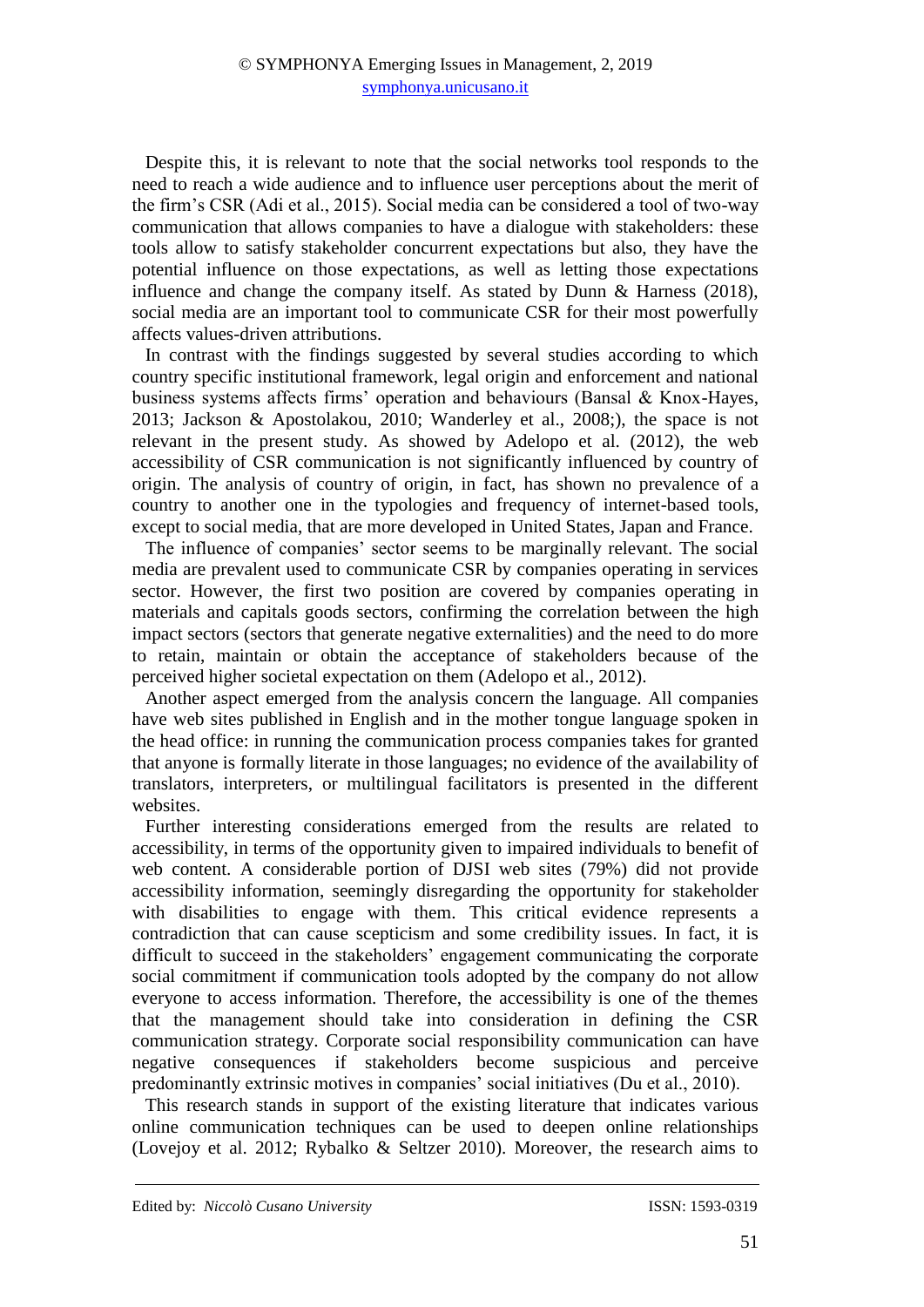contribute to the literature on CSR communication underlining that companies, for which sustainability has a predominant role in the mission and vision, still use more one-way communication tools and investigating the elements that can influence the adoption of the on-line communication tools. In addition, all studies highlighted a growing number of communication tools internet-based, both one-way and twoway, but no one covers all possible internet-based tools, available on the company website. Finally, little attention was given to the communication tools of the DJSI companies in the last years, above all considering the growing importance of "public information" recognized by the SAM.

The paper presents also practical implication for practitioners and company managers: it is imperative for managers to have a deeper understanding of critical issues related to the use of digital tools for the CSR communication to create stakeholder engagement and to manage stakeholder attributions towards CSR activities of companies. The reputation of the company is also another element that managers must consider in the definition of CSR communication strategies and the choice of the most effective tools. In particular, the use of internet and social media can proactively engage stakeholders and have a positive effect on their scepticism. Relevant information that can help in perceiving the CSR efforts more genuine and authentic should underline the process behind the CSR activities implementations and the companies' genuine involvement to the cause (Dunn and Harness, 2018).

This study presents three main limitations. First, many of the descriptive findings are likely to be time-bound, because both technology and corporate use of the web continue to evolve. Further research addressing the evolving engagement initiative taking place through the web would be welcomed. Second, the study does not investigate websites set up in languages different from English. Third, even if a considerable caution was used during the research process in the DJSI websites, the content analysis approach could present one main limit. The keywords used to track the information, or the general overview of the different web pages cannot capture enough the overall information available (as noted also by the study of Paisey  $\&$ Paisey, 2006).

The paper investigates the potential of internet-based communication tools to disclose CSR topics analysing the perspective of DJSI listed companies.

For a deeper understanding of the phenomenon, it should be interesting to develop future research based on stakeholder perspective to investigate their perceptions towards CSR communication activities. Finally, a comprehension of stakeholder expectation and needs related to CSR communication could be investigated.

### **Bibliography**

Abeza, G., O'Reilly, N., Finch, D., Séguin, B., & Nadeau, J. (2018). The Role of Social Media in the Co-Creation of Value in Relationship Marketing: A Multi-Domain Study. *Journal of Strategic Marketing*, 1-22.

[http://dx.doi.org/10.1080/0965254X.2018.1540496.](https://doi.org/10.1080/0965254X.2018.1540496)

Adams, C. A., & Frost, G. R. (2006). The Internet and Change in Corporate Stakeholder Engagement and Communication Strategies on Social and Environmental Performance. *Journal of Accounting & Organizational Change*, 2(3), 281-303.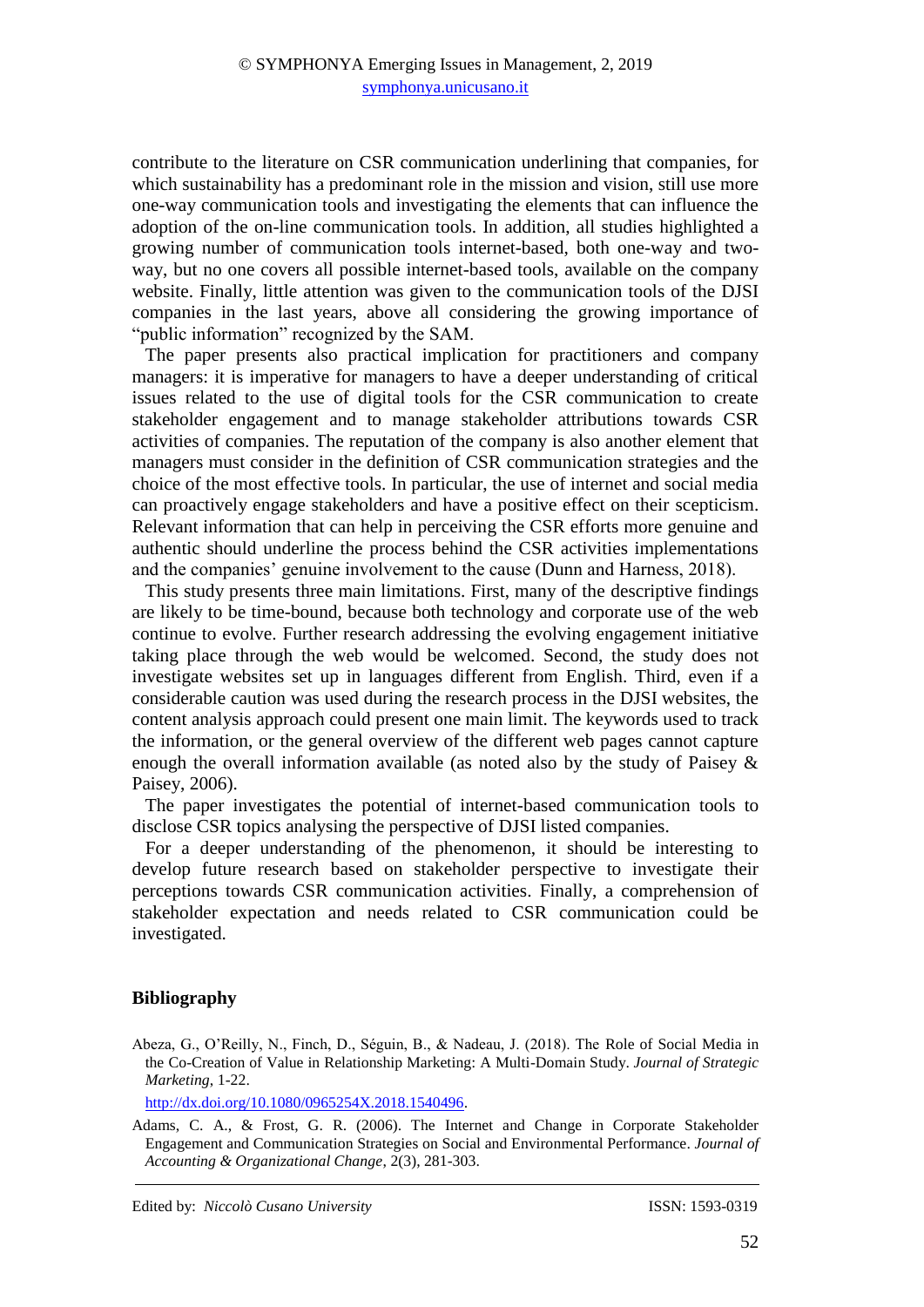<http://dx.doi.org/10.1108/18325910610690090>

- Adams, C.A., & Frost, G.R. (2006). Accessibility and Functionality of the Corporate Web Site: Implications for Sustainability Reporting. *Business Strategy and the Environment*, 15, 275-287. http://dx.doi.org/10.1002/bse.531
- Adams, C. A., & Larrinaga-González, C. (2007). Engaging with Organisations in Pursuit of Improved Sustainability Accounting and Performance. *Accounting, Auditing & Accountability Journal*, 20(3), 333-355.

[http://dx.doi.org/10.1108/09513570710748535](https://doi.org/10.1108/09513570710748535)

- Adams, C. A., Hill, W. Y., & Roberts, C. B. (1998). Corporate Social Reporting Practices in Western Europe: Legitimating Corporate Behaviour? *The British Accounting Review*, 30(1), 1-21. [http://dx.doi.org/10.1006/bare.1997.0060](https://doi.org/10.1006/bare.1997.0060)
- Adelopo, I., Cea Moure, R., Vargas Preciado, L., & Obalola, M. (2012). Determinants of Web-Accessibility of Corporate Social Responsibility Communications. *Journal of Global Responsibility*, 3(2), 235-247.

[http://dx.doi.org/10.1108/20412561211260539](https://doi.org/10.1108/20412561211260539)

- Adi, A., & Grigore, G. (2015). Communicating CSR on Social Media: The Case of Pfizer's Social Media Communications in Europe. In *Corporate Social Responsibility in the Digital Age* (pp. 143- 163). Emerald Group Publishing Limited.
- Adi, A., Crowther, D., & Grigore, G. (Eds.) (2015). Introduction to Corporate Social Responsibility in the Digital Age. In *Corporate Social Responsibility in the Digital Age* (pp. ix-xvi). Emerald Group Publishing Limited.
- Andriof, J., & Waddock, S. (2002). *Unfolding Stakeholder Thinking I and II*. Greenleaf-Publishing Limited.
- Arthur, L. (2011). Are Corporations Giving up on Social Media? Retrieved from

<http://www.forbes.com/sites/lisaarthur/2011/11/01/are-corporations-giving-up-on-social-media/>

- Backstrand, K., & Saward, M. (2004). Democratizing Global Governance: Stakeholder Democracy at the World Summit for Sustainable Development. In *American Political Science Association Conference*, Chicago.
- Bansal, P., & Knox-Hayes, J. (2013). The Time and Space of Materiality in Organizations and the Natural Environment. *Organization & Environment*, 26(1), 61-82.

[http://dx.doi.org/10.1177/1086026612475069](https://doi.org/10.1177/1086026612475069)

- Bartkus, B., Glassman, M., & McAfee, B. (2002). Do Large European, US and Japanese Firms Use their Web Sites to Communicate their Mission? *European Management Journal*, 20(4), 423-429. [http://dx.doi.org/10.1016/S0263-2373\(02\)00065-8](https://doi.org/10.1016/S0263-2373(02)00065-8)
- Basil, D. Z., & Erlandson, J. (2008). Corporate Social Responsibility Website Representations: a Longitudinal Study of Internal and External Self‐Presentations. *Journal of Marketing Communications*, 14(2), 125-137.

[http://dx.doi.org/10.1080/13527260701858497](https://doi.org/10.1080/13527260701858497)

- Bebbington, J. (1997). Engagement, Education and Sustainability: A Review Essay on Environmental Accounting. *Accounting, Auditing & Accountability Journal*, 10(3), 365-381. <http://dx.doi.org/10.1108/09513579710178115>
- Bebbington, J., Brown, J., Frame, B., & Thomson, I. (2007). Theorizing Engagement: The Potential of a Critical Dialogic Approach. *Accounting, Auditing & Accountability Journal*, 20(3), 356-381. [http://dx.doi.org/10.1108/09513570710748544](https://doi.org/10.1108/09513570710748544)
- Bhattacharya, C. B., & Sen, S. (2004). Doing Better at Doing Good: When, Why, and How Consumers Respond to Corporate Social initiatives. *California Management Review*, 47(1), 9-24. [http://dx.doi.org/10.2307/41166284](https://doi.org/10.2307/41166284)
- Blackburn, N., Hooper, V., Abratt, R., & Brown, J. (2018). Stakeholder Engagement in Corporate Reporting: Towards Building a Strong Reputation. *Marketing Intelligence & Planning*, 36(4), 484-497.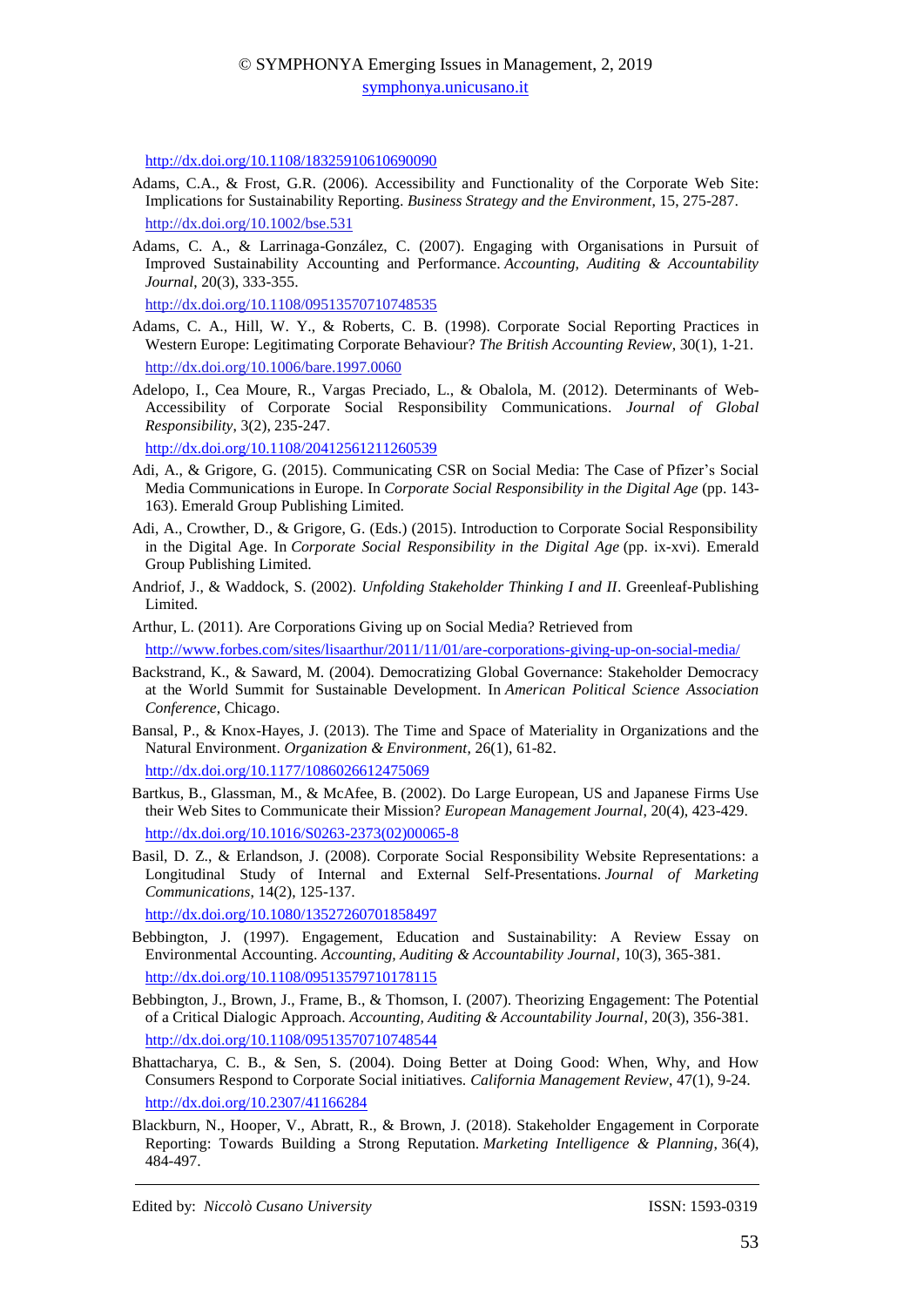[http://dx.doi.org/10.1108/MIP-10-2017-0236](https://doi.org/10.1108/MIP-10-2017-0236)

- Bochenek, L. M., & Blili, S. (2014). Social Media Champions-Drivers and Sophistication Process of Social Media Strategic Management. In *Social Media in Strategic Management* (pp. 143-167). Emerald Group Publishing Limited.
- Bondy, K., Matten, D., & Moon, J. (2004). The Adoption of Voluntary Codes of Conduct in MNCs: A Three‐Country Comparative Study. *Business and Society Review*, 109(4), 449-477.

[http://dx.doi.org/10.1111/j.0045-3609.2004.00205.x](https://doi.org/10.1111/j.0045-3609.2004.00205.x)

- Bonsón, E., & Ratkai, M. (2013). A Set of Metrics to Assess Stakeholder Engagement and Social Legitimacy on a Corporate Facebook Page. *Online Information Review*, *37*(5), 787-803. [http://dx.doi.org/10.1108/OIR-03-2012-0054](https://doi.org/10.1108/OIR-03-2012-0054)
- Bosetti, L. (2018). Web-Based Integrated CSR Reporting: An Empirical Analysis. *Symphonya. Emerging Issues in Management (symphonya.unimib.it)*, (1), 18-38.

```
http://dx.doi.org/10.4468/2018.1.02bosetti
```
Bravo, R., Matute, J., & Pina, J. M. (2012). Corporate Social Responsibility as a Vehicle to Reveal the Corporate Identity: A study Focused on the Websites of Spanish Financial Entities. *Journal of Business Ethics*, 107(2), 129-146.

[http://dx.doi.org/10.1007/s10551-011-1027-2](https://doi.org/10.1007/s10551-011-1027-2)

Brondoni, S. (2006). Ouverture de 'Corporate Governance Communication'. *Symphonya. Emerging Issues in Management (symphonya.unimib.it)*, (1), 1-7.

<http://dx.doi.org/10.4468/2006.2.01ouverture>

Brondoni, S. (2006). Corporate Communication and Global Markets. *Symphonya. Emerging Issues in Management (symphonya.unimib.it)*, (2), 9-37. http://dx.doi.org/10.4468/2006.2.01ouverture

- Bullas, J. (2014). 22 Social Media Facts and Statistics You Should Know in 2014. Retrieved from [http://www.jeffbullas.com/2014/01/17/20-social-media-facts-and-statistics-you-shouldknow-in-](http://www.jeffbullas.com/2014/01/17/20-social-media-facts-and-statistics-you-shouldknow-in-2014/#ejIu8FiK4kGyMQiZ.99)[2014/#ejIu8FiK4kGyMQiZ.99.](http://www.jeffbullas.com/2014/01/17/20-social-media-facts-and-statistics-you-shouldknow-in-2014/#ejIu8FiK4kGyMQiZ.99)
- Chae, B., & Park, E. (2018). Corporate Social Responsibility (CSR): A Survey of Topics and Trends Using Twitter Data and Topic Modeling. *Sustainability*, 10(7), 2231. [http://dx.doi.org/10.3390/su10072231](https://doi.org/10.3390/su10072231)
- Chaudhri, V., & Wang, J. (2007). Communicating Corporate Social Responsibility on the Internet: A Case Study of the Top 100 Information Technology Companies in India. *Management Communication Quarterly*, 21(2), 232-247. [http://dx.doi.org/10.1177/0893318907308746](https://doi.org/10.1177%2F0893318907308746)
- Cho, C., Michelon, G., Patten, D., & Roberts, R. (2015). CSR Disclosure: the More Things Change...?. *Accounting, Auditing and Accountability Journal*, 28(1), 14-35.

[http://dx.doi.org/10.1108/AAAJ-12-2013-1549](https://doi.org/10.1108/AAAJ-12-2013-1549)

Correa-Garcia, J. A., Garcia-Benau, M. A., & Garcia-Meca, E. (2018). CSR Communication Strategies of Colombian Business Groups: An Analysis of Corporate Reports. *Sustainability*, 10(5), 1602.

[http://dx.doi.org/10.3390/su10051602](https://doi.org/10.3390/su10051602)

- Del Bosco, B. (2017). The Evolution of CSR Communication on the Internet. *Impresa Progetto-Electronic Journal of Management*, (1), 1-29, [https://www.impresaprogetto.it/essays/2017-1/del](https://www.impresaprogetto.it/essays/2017-1/del-bosco)[bosco](https://www.impresaprogetto.it/essays/2017-1/del-bosco)
- Du, S., & Vieira, E. T. (2012). Striving for Legitimacy Through Corporate Social Responsibility: Insights from Oil Companies. *Journal of Business Ethics*, 110(4), 413-427. http://dx.doi.org/10.1007/s10551-012-1490-4
- Du, S., Bhattacharya, C. B., & Sen, S. (2010). Maximizing Business Returns to Corporate Social Responsibility (CSR): The Role of CSR Communication. *International Journal of Management Reviews*, 12(1), 8-19.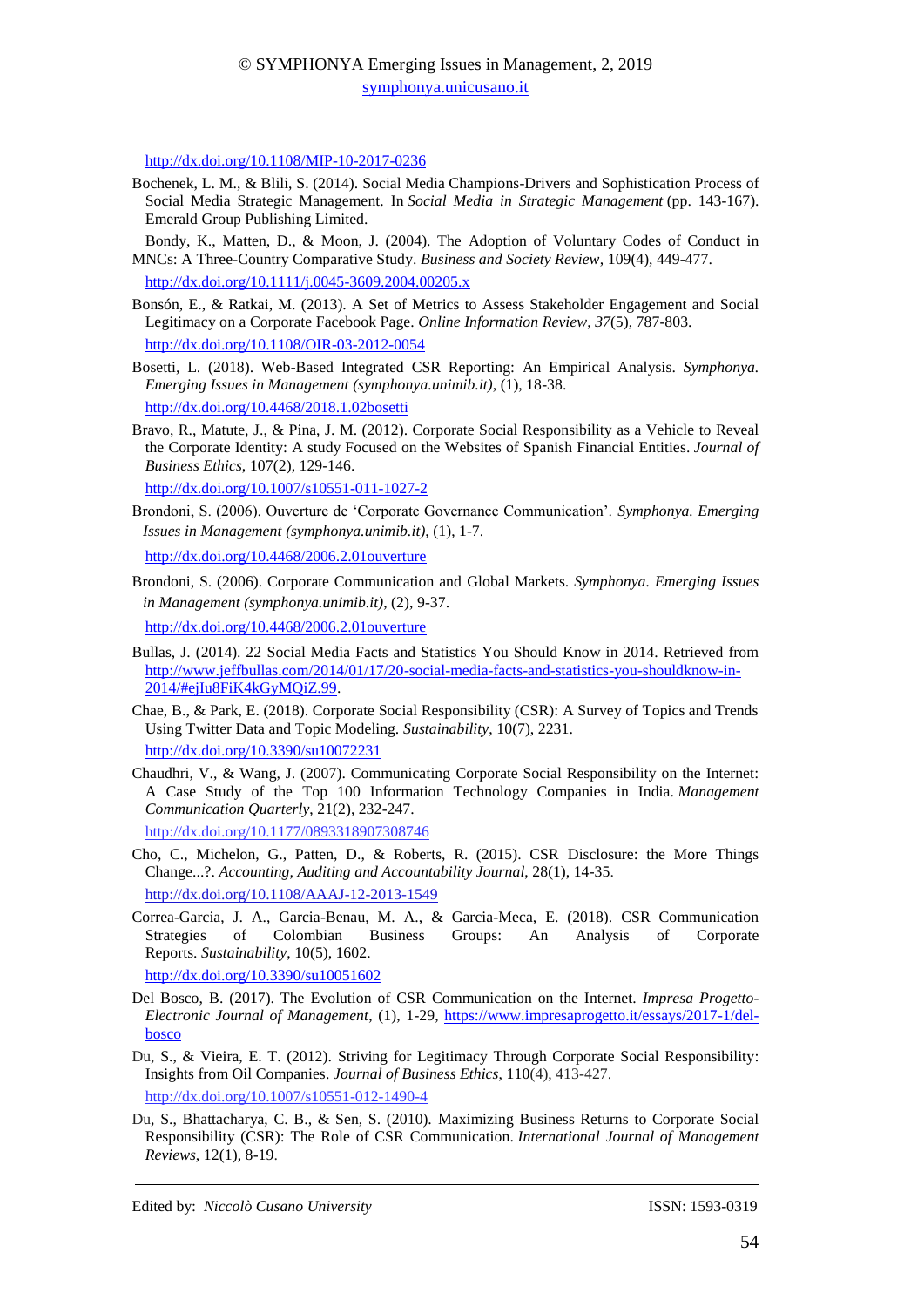[http://dx.doi.org/10.1111/j.1468-2370.2009.00276.x](https://doi.org/10.1111/j.1468-2370.2009.00276.x)

- Dunn, K., & Harness, D. (2018). Communicating Corporate Social Responsibility in a Social World: The Effects of Company-Generated and User-Generated Social Media Content on CSR Attributions and Scepticism. *Journal of Marketing Management*, 34(17-18), 1503-1529. [http://dx.doi.org/10.1080/0267257X.2018.1536675](https://doi.org/10.1080/0267257X.2018.1536675)
- Esrock, S.L., & Leichty, G.B. (1998). Social Responsibility and Corporate Web Pages: Self-Presentation or Agenda Setting? *Public Relations Review*, 24(3), 305-319. [http://dx.doi.org/10.1016/S0363-8111\(99\)80142-8](https://doi.org/10.1016/S0363-8111(99)80142-8)
- Frostenson, M., Helin, S., & Sandström, J. (2011). Organising Corporate Responsibility Communication through Filtration: A Study of Web Communication Patterns in Swedish Retail. *Journal of Business Ethics*, 100(1), 31-43.

http://dx.doi.org/10.1007/s10551-011-0771-7

- Grunig, J. E., & Hunt, T. T. (1984). Managing Public Relations CL. *J. E. Grunig, & T. Hunt, Managing Public Relations CL. Cengage Learning*.
- Guillamón-Saorín, E., & Martínez-López, F. J. (2013). Corporate Financial Communication and the Internet: Manipulating Investor Audiences?. *Online Information Review*, 37(4), 518-537.
- [http://dx.doi.org/10.1108/OIR-10-2011-0142](https://doi.org/10.1108/OIR-10-2011-0142)
- Guthrie, J. & Parker, L. D. (1990). Corporate Social Disclosure Practices: A Comparative International Analysis. *Advances in Public Interest Accounting*, 3, 159-175. Emerald, ISSN 1041- 7060, ZDB-ID 901002-6
- Guthrie, J., Cuganesan, S., & Ward, L. (2008). Disclosure Media for Social and Environmental Matters within the Australian Food and Beverage Industry. *Social and Environmental Accountability Journal*, 28(1), 33-44. [http://dx.doi.org/10.1080/0969160X.2008.9651789](https://doi.org/10.1080/0969160X.2008.9651789)
- Ha, L., & James, E. L. (1998). Interactivity Reexamined: A Baseline Analysis of Early Business Web Sites. *Journal of Broadcasting & Electronic Media*, 42(4), 457-474. [http://dx.doi.org/10.1080/08838159809364462](https://doi.org/10.1080/08838159809364462)

Habermas, J. (1990). *Moral Consciousness and Communicative action*. MIT press.

Hahn, R., & Kühnen, M. (2013). Determinants of Sustainability Reporting: A Review of Results, Trends, Theory, and Opportunities in an Expanding Field of Research. *Journal of Cleaner Production*, 59, 5-21.

[http://dx.doi.org/10.1016/j.jclepro.2013.07.005](https://doi.org/10.1016/j.jclepro.2013.07.005)

Hawn, O., Chatterji, A. K., & Mitchell, W. (2018). Do Investors Actually Value Sustainability? New Evidence from Investor Reactions to the Dow Jones Sustainability Index (DJSI). *Strategic Management Journal*, 39(4), 949-976.

[http://dx.doi.org/10.1002/smj.2752](https://doi.org/10.1002/smj.2752)

- Herzig, C., & Godemann, J. (2010). Internet-Supported Sustainability Reporting: Developments in Germany. *Management Research Review*, 33(11), 1064-1082. [http://dx.doi.org/10.1108/01409171011085903](https://doi.org/10.1108/01409171011085903)
- Jackson, G., & Apostolakou, A. (2010). Corporate Social Responsibility in Western Europe: An Institutional Mirror or Substitute? *Journal of Business Ethics*, 94(3), 371-394.
- <https://doi:10.1007/s10551-009-0269-8>
- Jose, A., & Lee, S. (2007). Environmental Reporting of Global Corporations: A Content Analysis Based on Website Disclosures. *Journal of Business Ethics*, 72(4,) 307-321. http://dx.doi.org/10.1007/s10551-006-9172-8
- Junior, R. M., Best, P. J., & Cotter, J. (2014). Sustainability Reporting and Assurance: A Historical Analysis on a World-Wide Phenomenon. *Journal of Business Ethics*, 120(1), 1-11. [http://dx.doi.org/10.1007/s10551-013-1637-y](https://doi.org/10.1007/s10551-013-1637-y)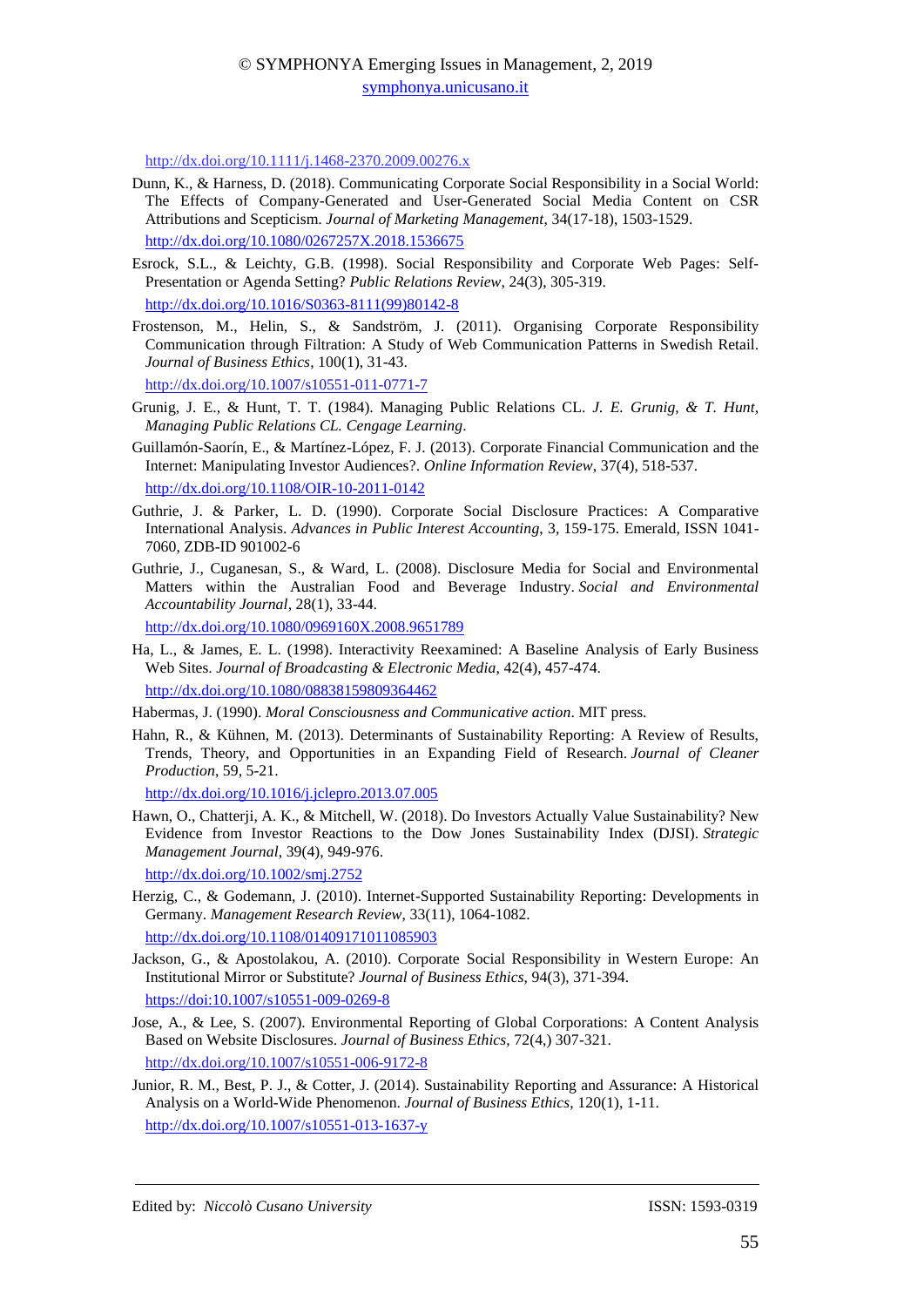- Kaplan, A. M. & Haenlein, M. (2009), Consumers, Companies, and Virtual Social Worlds: a Qualitative Analysis of Second Life, *Advances in Consumer Research*, Vol. 36 No. 1, pp. 873- 874.
- Kaplan, A. M., & Haenlein, M. (2010). Users of the World, Unite! The Challenges and Opportunities of Social Media. *Business Horizons*, 53(1), 59-68. [http://dx.doi.org/10.1016/j.bushor.2009.09.003](https://doi.org/10.1016/j.bushor.2009.09.003)
- Kaplan, A.M. & Haenlein, M. (2012). Social Media: Back to the Roots and Back to the Future. *Journal of Systems and Information Technology*, 14(2), 101-104. [http://dx.doi.org/10.1108/13287261211232126](https://doi.org/10.1108/13287261211232126)
- Kim, Y. (2014). Strategic Communication of Corporate Social Responsibility (CSR): Effects of Stated Motives and Corporate Reputation on Stakeholder Responses. *Public Relations Review*, 40(5), 838-840.

[http://dx.doi.org/10.1016/j.pubrev.2014.07.005](https://doi.org/10.1016/j.pubrev.2014.07.005)

- Kim, S., & Ferguson, M. A. T. (2018). Dimensions of Effective CSR Communication Based on Public Expectations. *Journal of Marketing Communications*, 24(6), 549-567. [http://dx.doi.org/10.1080/13527266.2015.1118143](https://doi.org/10.1080/13527266.2015.1118143)
- Kim, S. (2019). The Process Model of Corporate Social Responsibility (CSR) Communication: CSR Communication and its Relationship with Consumers' CSR Knowledge, Trust, and Corporate Reputation Perception. *Journal of Business Ethics*, 154(4), 1143-1159. [http://dx.doi.org/10.1007/s10551-017-3433-6](https://doi.org/10.1007/s10551-017-3433-6)

Krippendorff, K. (2018). *Content Analysis: An Introduction to its Methodology*. Sage Publications.

- Herzig, C., & Godemann, J. (2010). Internet-Supported Sustainability Reporting: Developments in Germany. *Management Research Review*, 33(11), 1064-1082. [http://dx.doi.org/10.1108/01409171011085903](https://doi.org/10.1108/01409171011085903)
- Isenmann, R. (2006). CSR Online: Internet Based Communication, in *Management Models for Corporate Social Responsibility*. Springer, Berlin, Heidelberg. http://dx.doi.org/10.1007/3-540-33247-2\_30
- ISO-OECD, Practical Overview of the Linkages Between ISO 26000:2010, Guidance on Social Responsibility, and OECD Guidelines for Multinational Enterprises (Version: 7 February 2017)
- Lee, K., Oh, W. Y., & Kim, N. (2013). Social Media for Socially Responsible Firms: Analysis of Fortune 500's Twitter Profiles and their CSR/CSIR Ratings. *Journal of Business Ethics*, 118(4), 791-806.

[http://dx.doi.org/10.1007/s10551-013-1961-2](https://doi.org/10.1007/s10551-013-1961-2)

Li, Z., & Li, C. (2014). Tweet or "re-tweet"? An Experiment of Message Strategy and Interactivity on Twitter. *Internet Research*, *24*(5), 648-667.

[http://dx.doi.org/10.1108/IntR-11-2013-0233](https://doi.org/10.1108/IntR-11-2013-0233)

Lim, J. S., & Greenwood, C. A. (2017). Communicating Corporate Social Responsibility (CSR): Stakeholder Responsiveness and Engagement Strategy to Achieve CSR Goals. *Public Relations Review*, 43(4), 768-776.

[http://dx.doi.org/10.1016/j.pubrev.2017.06.007](https://doi.org/10.1016/j.pubrev.2017.06.007)

- Lodhia, S. (2014). Factors Influencing the Use of the World Wide Web for Sustainability Communication: An Australian Mining Perspective. *Journal of Cleaner Production*, 84, 142-154. [http://dx.doi.org/10.1016/j.jclepro.2014.08.085](https://doi.org/10.1016/j.jclepro.2014.08.085)
- Lodhia, S., & Stone, G. (2017). Integrated Reporting in an Internet and Social Media Communication Environment: Conceptual Insights. *Australian Accounting Review*, 27(1), 17-33. [http://dx.doi.org/10.1111/auar.12143](https://doi.org/10.1111/auar.12143)
- Lovejoy, K., Waters, R. D., & Saxton, G. D. (2012). Engaging Stakeholders Through Twitter: How Nonprofit Organizations are Getting More Out of 140 Characters or Less. *Public Relations Review*, 38(2), 313-318.

[http://dx.doi.org/10.1016/j.pubrev.2012.01.005](https://doi.org/10.1016/j.pubrev.2012.01.005)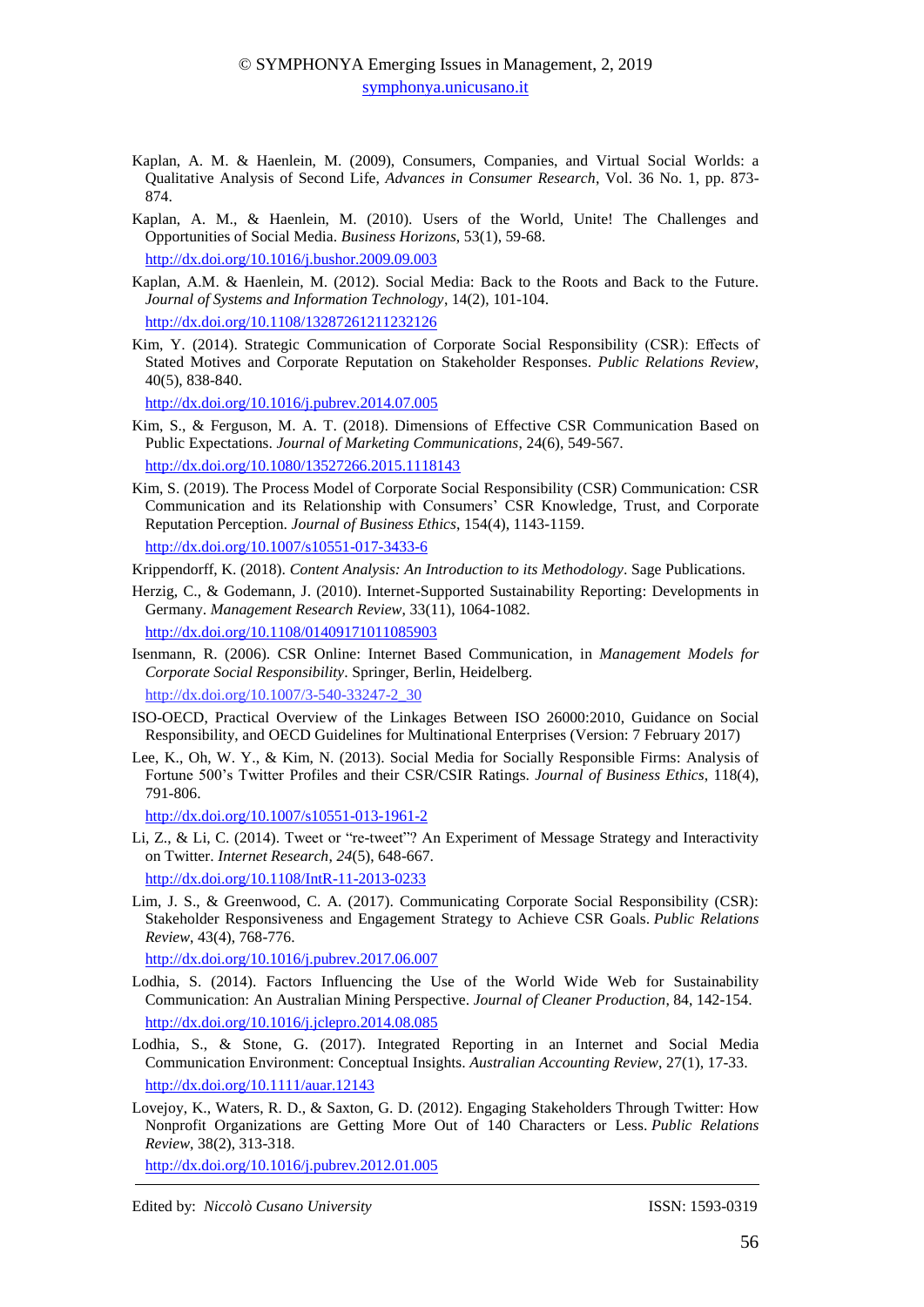- Maier, C. D., & Ravazzani, S. (2019). Bridging Diversity Management and CSR in Online External Communication. *Corporate Communications: An International Journal*, *24*(2), 269-286. [http://dx.doi.org/10.1108/CCIJ-01-2018-0015](https://doi.org/10.1108/CCIJ-01-2018-0015)
- Manetti, G., & Bellucci, M. (2016). The Use of Social Media for Engaging Stakeholders in Sustainability Reporting. *Accounting, Auditing & Accountability Journal*, 29(6), 985-1011. [http://dx.doi.org/10.1108/AAAJ-08-2014-1797](https://doi.org/10.1108/AAAJ-08-2014-1797)
- McCorkindale, T. (2010). Can You See the Writing on My Wall? A Content Analysis of the Fortune 50's Facebook Social Networking Sites. *Public Relations Journal*, 4, 1-13. Available at <https://prjournal.instituteforpr.org/wp-content/uploads/2010McCorkindale.pdf>
- Mohr, J., & Spekman, R. (1994). Characteristics of Partnership Success: Partnership Attributes, Communication Behavior, and Conflict Resolution Techniques. *Strategic Management Journal*, 15(2), pp. 135-152.

[http://dx.doi.org/10.1002/smj.4250150205](https://doi.org/10.1002/smj.4250150205)

Moreno, A., & Capriotti, P. (2009). Communicating CSR, Citizenship and Sustainability on the Web. *Journal of Communication Management*, 13(2), 157-175

[http://dx.doi.org/10.1108/13632540910951768](https://doi.org/10.1108/13632540910951768)

Moratis, L., & Brandt, S. (2017). Corporate Stakeholder Responsiveness? Exploring the State and Quality of GRI‐Based Stakeholder Engagement Disclosures of European Firms. *Corporate Social Responsibility and Environmental Management*, 24(4), 312-325.

[http://dx.doi.org/10.1002/csr.1408](https://doi.org/10.1002/csr.1408)

Morsing, M., & Schultz, M. (2006). Corporate Social Responsibility Communication: Stakeholder Information, Response and Involvement Strategies. *Business Ethics: A European Review*, 15(4), 323-338.

[http://dx.doi.org/10.1111/j.1467-8608.2006.00460.x](https://doi.org/10.1111/j.1467-8608.2006.00460.x)

- Mosca, F., & Civera, C. (2017). The Evolution of CSR: An Integrated Approach. *Symphonya. Emerging Issues in Management*, *(symphonya.unimib.it)*, (1), 16-35. <http://dx.doi.org/10.4468/2017.1.03mosca.civera>
- Nelson, E. K. (2019). Come on Feel the Noise: The Relationship Between Stakeholder Engagement and Viral Messaging Through an Association's Twitter Use. *International Review on Public and Nonprofit Marketing*, 1-19.

[http://dx.doi.org/10.1007/s12208-019-00219-1](https://doi.org/10.1007/s12208-019-00219-1)

Owen, D. L., Swift, T., & Hunt, K. (2001, January). Questioning the Role of Stakeholder Engagement in Social and Ethical Accounting, Auditing and Reporting. Accounting Forum, 25(3), 264-282.

[http://dx.doi.org/10.1111/1467-6303.00066](https://doi.org/10.1111/1467-6303.00066)

- Parsa, S., & Kouhy, R. (2008). Social Reporting by Companies Listed on the Alternative Investment Market. *Journal of Business Ethics*, 79(3), 345-360. http://dx.doi.org/10.1007/s10551-007-9402-8
- Paisey, C., & Paisey, N. J. (2006). And They All Lived Happily Ever After? Exploring the Possibilities of Mobilising the Internet to Promote a More Enabling Accounting for Occupational Pension Schemes. *Accounting, Auditing & Accountability Journal*, 19(5), 719-758. [http://dx.doi.org/10.1108/09513570610689677](https://doi.org/10.1108/09513570610689677)
- Pezet, E., & Casalegno, C. (2017). Balancing Under and Over Communication in Sustainability. *Symphonya. Emerging Issues in Management*, *(symphonya.unimib.it),* (1), 95-110. <http://dx.doi.org/10.4468/2017.1.08pezet.casalegno>
- Re, P., & Giachino, C. (2018). CSR in Small and Medium Companies and Stakeholder's Relationships. *Symphonya. Emerging Issues in Management*, *(symphonya.unimib.it),* (1), 76-90. <http://dx.doi.org/10.4468/2018.1.06re.giachino>
- Rybalko, S., & Seltzer, T. (2010). Dialogic Communication in 140 Characters or Less: How Fortune 500 Companies Engage Stakeholders Using Twitter. *Public Relations Review*, 36(4), 336-341.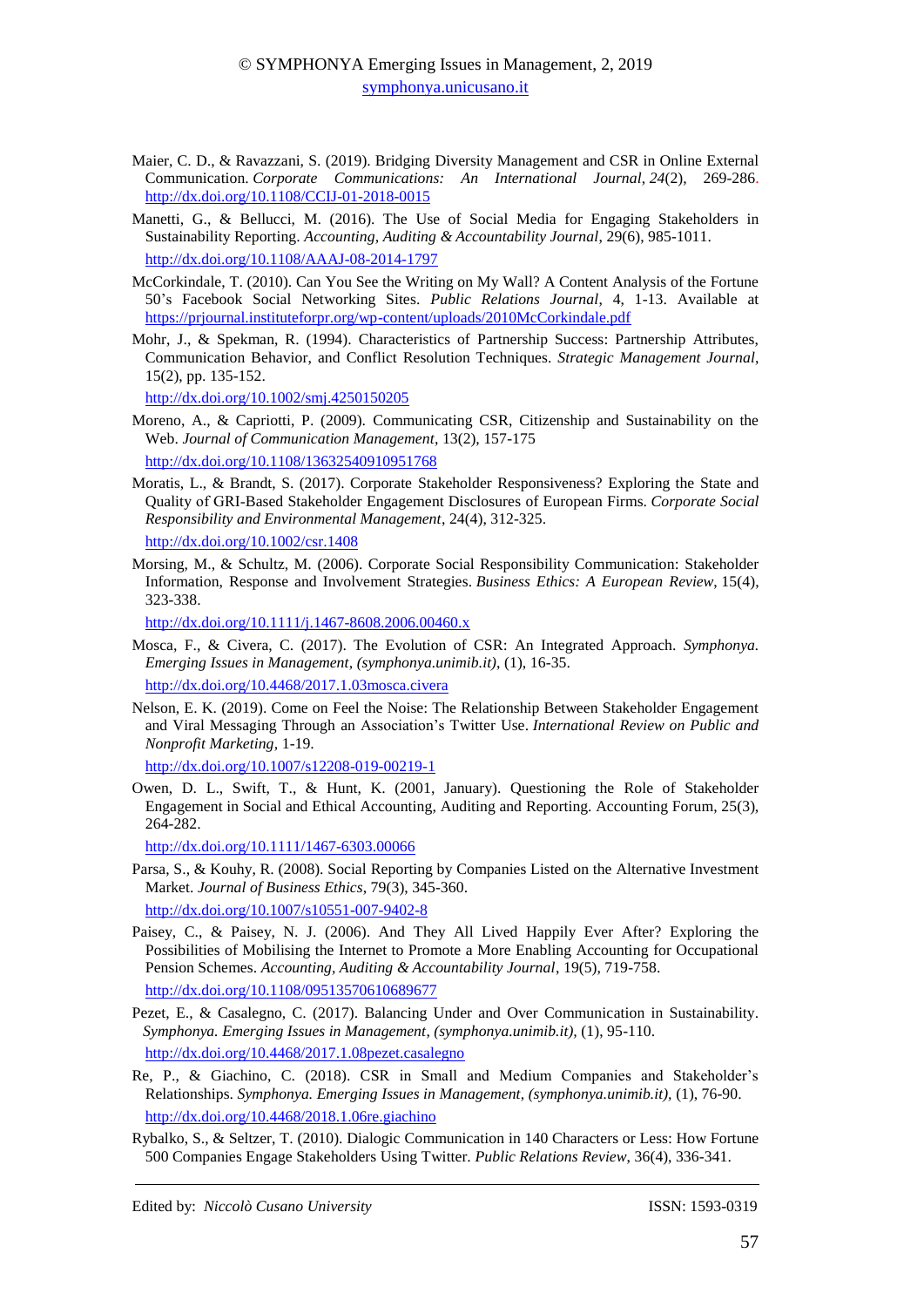[http://dx.doi.org/10.1016/j.pubrev.2010.08.004](https://doi.org/10.1016/j.pubrev.2010.08.004)

- Siano, A., Conte, F., Amabile, S., Vollero, A., Piciocchi, P. (2016). Communicating Sustainability: An Operational Model for Evaluating Corporate Websites. *Sustainability*, 8(9): 950. <http://dx.doi.org/10.3390/su8090950>
- Schaltegger, S., & Burritt, R. (2018). Business Cases and Corporate Engagement with Sustainability: Differentiating Ethical Motivations. *Journal of Business Ethics*, 147(2), 241-259. <http://dx.doi.org/10.1007/s10551-015-2938-0>
- Scherer, A. G., & Palazzo, G. (2007). Toward a Political Conception of Corporate Responsibility: Business and Society Seen from a Habermasian Perspective. *Academy of Management Review*, 32(4), 1096-1120.

[http://dx.doi.org/10.5465/amr.2007.26585837](https://doi.org/10.5465/amr.2007.26585837)

Seele, P., & Lock, I. (2015). Instrumental and/or Deliberative? A Typology of CSR Communication Tools. *Journal of Business Ethics*, 131(2), 401-414.

[http://dx.doi.org/10.1007/s10551-014-2282-9](https://doi.org/10.1007/s10551-014-2282-9)

- Sikka, P. (2006). The Internet and Possibilities for Counter Accounts: Some Reflections. *Accounting, Auditing & Accountability Journal*, 19(5), 759-769. [http://dx.doi.org/10.1108/09513570610689686](https://doi.org/10.1108/09513570610689686)
- Sparks, B. A., & Bradley, G. L. (2018). A "Triple A" Typology of Responding to Negative Consumer Generated Online Reviews. *Journal of Hospitality and Tourism Research*, 41(6), 719- 745.

http://doi.org/10.1177/1096348014538052

Swift, T. (2001). Trust, Reputation and Corporate Accountability to Stakeholders. *Business Ethics: A European Review*, 10(1), 16-26.

[http://dx.doi.org/10.1111/1467-8608.00208](https://doi.org/10.1111/1467-8608.00208)

- Stelzner, M. A. (2012). *2012 Social Media Marketing Industry Report: How Marketers Are Using Social Media to Grow their Businesses*. Social Media Examiner.
- SustainAbility (2019), Rate the Raters 2019: Expert Views on ESG Ratings February 2019, available at [www.sustainability.com.](http://www.sustainability.com/)
- Tagesson, T., Blank, V., Broberg, P., & Collin, S. (2009). What Explains the Extent and Content of Social and Environmental Disclosures on Corporate Websites: A Study of Social and Environmental Reporting in Swedish Listed Corporations. *Corporate Social Responsibility and Environmental Management*, 16(6), 352-364.

[http://dx.doi.org/10.1002/csr.194](https://doi.org/10.1002/csr.194)

Taylor, M., & Kent, M. L. (2014). Dialogic Engagement: Clarifying Foundational Concepts. *Journal of Public Relations Research*, 26(5), 384-398.

[http://dx.doi.org/10.1080/1062726X.2014.956106](https://doi.org/10.1080/1062726X.2014.956106)

Tench, R., & Jones, B. (2015). Social Media: The Wild West of CSR Communications. *Social Responsibility Journal*, 11(2), 290-305.

[http://dx.doi.org/10.1108/SRJ-12-2012-0157](https://doi.org/10.1108/SRJ-12-2012-0157)

- Tetrevova, L., Patak, M., & Kyrylenko, I. (2019). Web-Based CSR Communication in Post-Communist Countries. *Applied Economics Letters*, 26(10), 866-871. [http://dx.doi.org/10.1080/13504851.2018.1508866](https://doi.org/10.1080/13504851.2018.1508866)
- Thomson, I., & Bebbington, J. (2005). Social and Environmental Reporting in the UK: a Pedagogic Evaluation. *Critical Perspectives on Accounting*, 16(5), 507-533. [http://dx.doi.org/10.1016/j.cpa.2003.06.003](https://doi.org/10.1016/j.cpa.2003.06.003)
- Unerman, J., & Bennett, M. (2004). Increased Stakeholder Dialogue and the Internet: Towards Greater Corporate Accountability or Reinforcing Capitalist Hegemony?. *Accounting, Organizations and Society*, 29(7), 685-707. [http://dx.doi.org/10.1016/j.aos.2003.10.009](https://doi.org/10.1016/j.aos.2003.10.009)